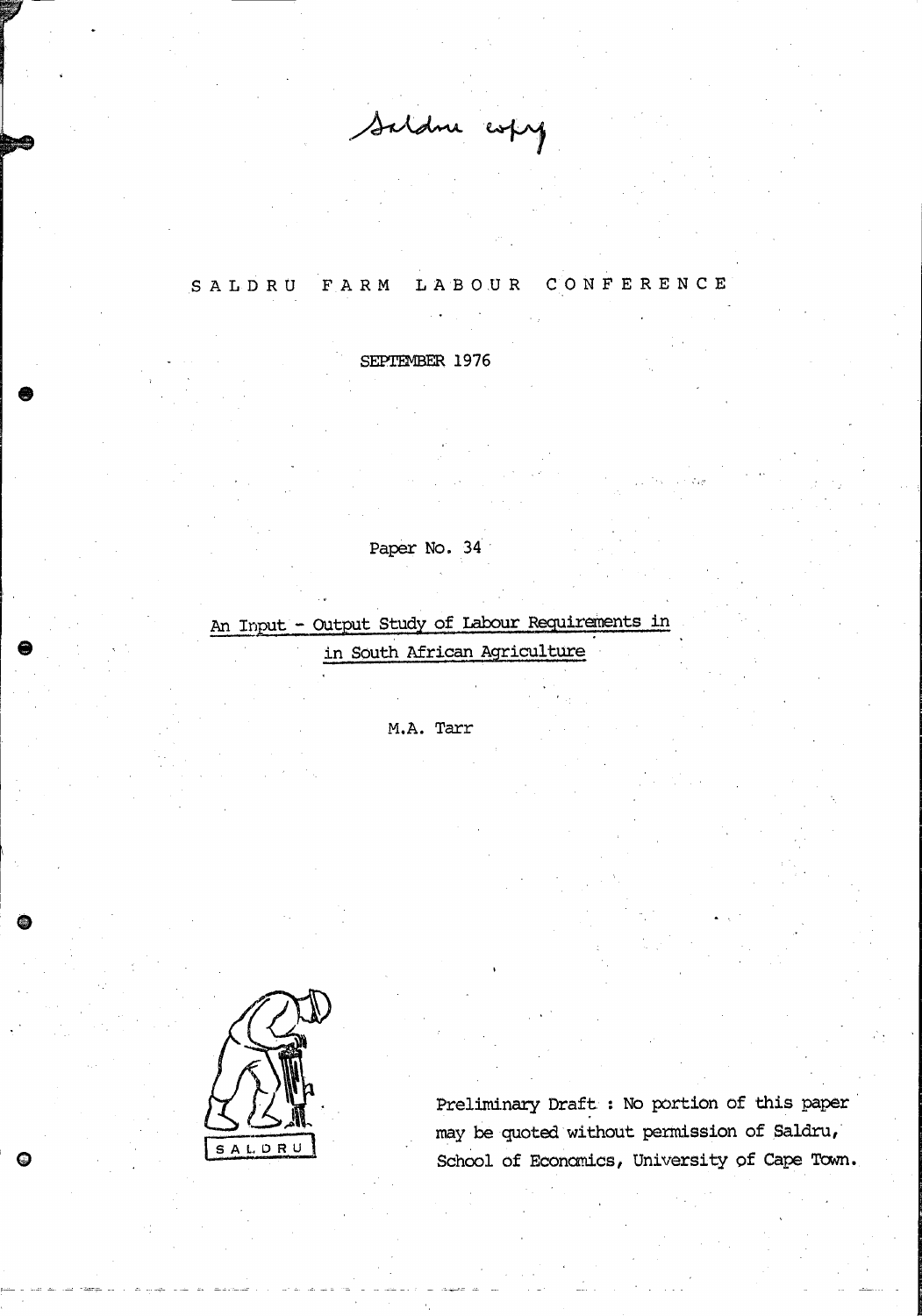An Input - Output Study of Labour Requirements in South African Agriculture.

## M.A.TARR.

•

**•** 

 $\bullet$ 

## Introduction.

The purpose of this paper firstly is to study what influence the relationship between agriculture and other sectors of the economy exerts on employment in agriculture and secondly to project agricultural labour requirements to 1979.

In line with other developing countries the contribution which agriculture has been making to the gross domestic product in South Africa has been steadily declining. The Table below shows how this has been changing over the years.

| <u>TABLE 1.</u> | The percentage contribution of the main branches. |
|-----------------|---------------------------------------------------|
|                 | of production to the gross domestic product,      |
|                 | South Africa $(1 \ p. 61)$                        |

|                      | PERCENTAGE CONTRIBUTION<br>T <sub>0</sub><br>THE GDP |         |         |         |       |  |  |
|----------------------|------------------------------------------------------|---------|---------|---------|-------|--|--|
| Branch of Production | 1953/54                                              | 1960/61 | 1965/66 | 1971/72 | 1973  |  |  |
| Agriculture          | 16,7                                                 | 12,4    | 10,1    | 9,6     | 7,8   |  |  |
| Mining               | 11,6                                                 | 13,7    | 12,6    | 10, 2   | 13,4  |  |  |
| Secondary Industries | 25,9                                                 | 26,3    | 29,7    | 30,4    | 30,6  |  |  |
| Service Industries   | 45,8                                                 | 47,6    | 47,6    | 49,8    | 48,2  |  |  |
| Total                | 100,0                                                | 100,0   | 100.0   | 100,0   | 100,0 |  |  |

\* Lecturer in Agricultural Economics - University of Natal, Pietermaritzburg -Paper delivered at Farm Labour Conference organised by Southern Africa Labour and Development Research Unit, University of Cape Town 20th to 24th Sept. 1976.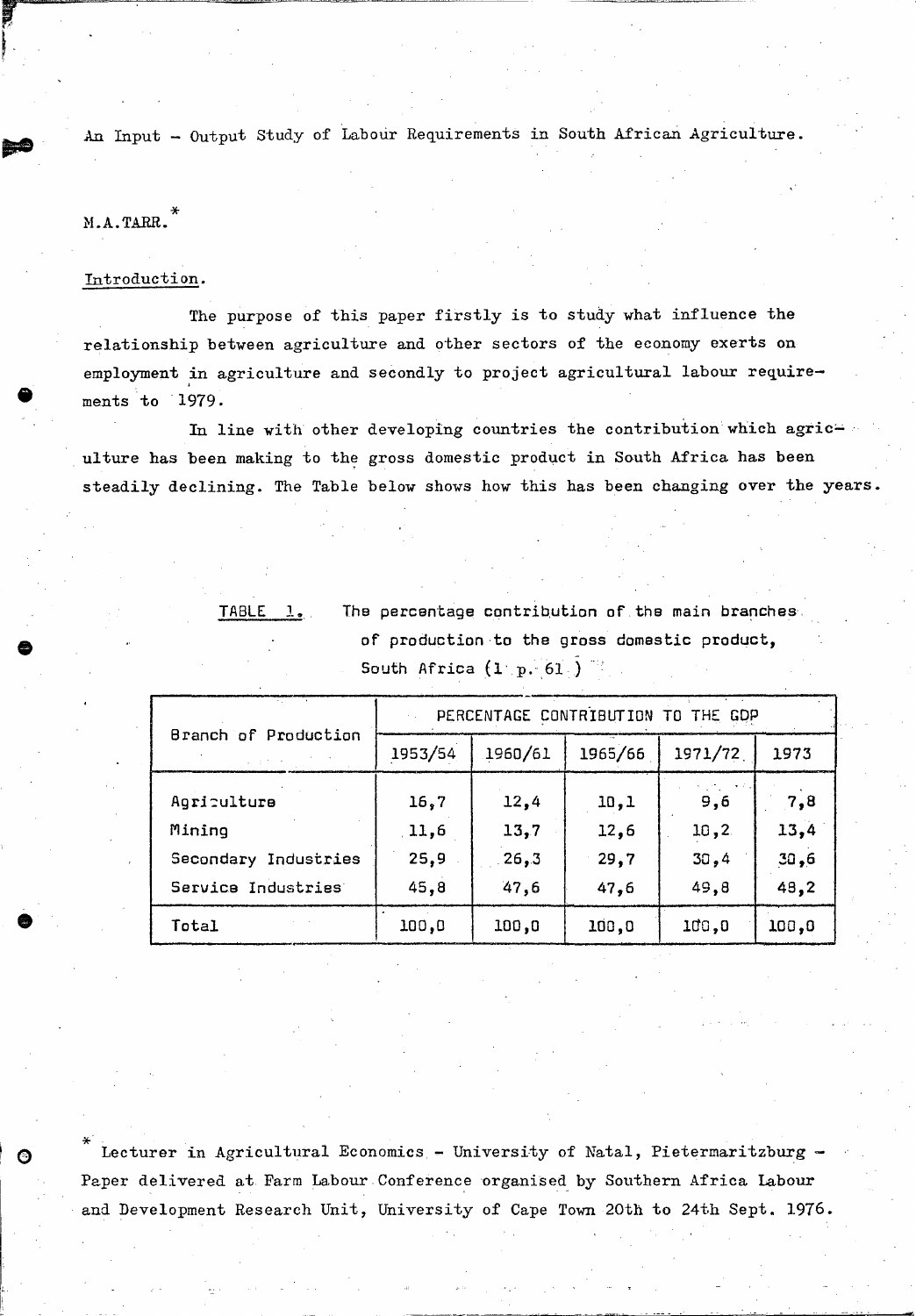With regard to labour however agriculture still remains the nation's most important employer of Black labour. Table 2 gives employment figures in the main branches of production.

| Sector                                    | Whites | Asians and<br>Coloureds | <b>Blacks</b> |
|-------------------------------------------|--------|-------------------------|---------------|
| Agriculture<br>$\mathcal{M}(\mathcal{A})$ | -106   | 141                     | $2672*$       |
| Mining                                    | 59     | 8                       | 606           |
| Secondary Industries                      | 363    | 349                     | 1018          |
| Service Industries                        | 1096   | 493                     | 1857          |

TABLE 2. Employment in the main branches of production. South Africa, 1973 (1000 persons)

This includes Blacks employed in the Homelands, and as casual employees on White-owned farms.

This paper will only be concerned with regular farm employees in the commercial sector of agriculture, which is mainly centered around white farmers. The importance of casual labour on farms is expected to diminish in future. With the development of the Black Homelands, secondary industry and increased recruiting by the mining industry it is felt that casual labour will become scarcer. In the maize industry for example there has been a rapid transition from hand harvesting which relied on casual labour, to the use of combines and bulk handling. Table 3 gives employment figures for Black and White full time workers on farms.

| Year | Whites | Colourads<br>& Asians | Bantu   |  |  |  |  |  |  |  |
|------|--------|-----------------------|---------|--|--|--|--|--|--|--|
| 1960 | 13 400 | 132 300               | 767 800 |  |  |  |  |  |  |  |
| 1961 | 14 600 | 135 400               | 858 000 |  |  |  |  |  |  |  |
| 1962 | 14 600 | 134 800               | 875 600 |  |  |  |  |  |  |  |
| 1963 | 12 100 | 124 400               | 779 700 |  |  |  |  |  |  |  |
| 1964 | 12 500 | 131 000               | 744 600 |  |  |  |  |  |  |  |
| 1965 | 12 800 | 132 800               | 822 300 |  |  |  |  |  |  |  |
| 1969 | 14 800 | 126 700               | 818 000 |  |  |  |  |  |  |  |
| 1971 | 12 936 | -96 358               | 636 454 |  |  |  |  |  |  |  |
|      |        |                       |         |  |  |  |  |  |  |  |

**TABLE**  $3.$ 

Employment in South African agri- $\frac{1}{2}$ cultura 1960 - 1971<sup>\*</sup>

 $\Omega$ 

Source: Reference  $(2)$ .

 $2 -$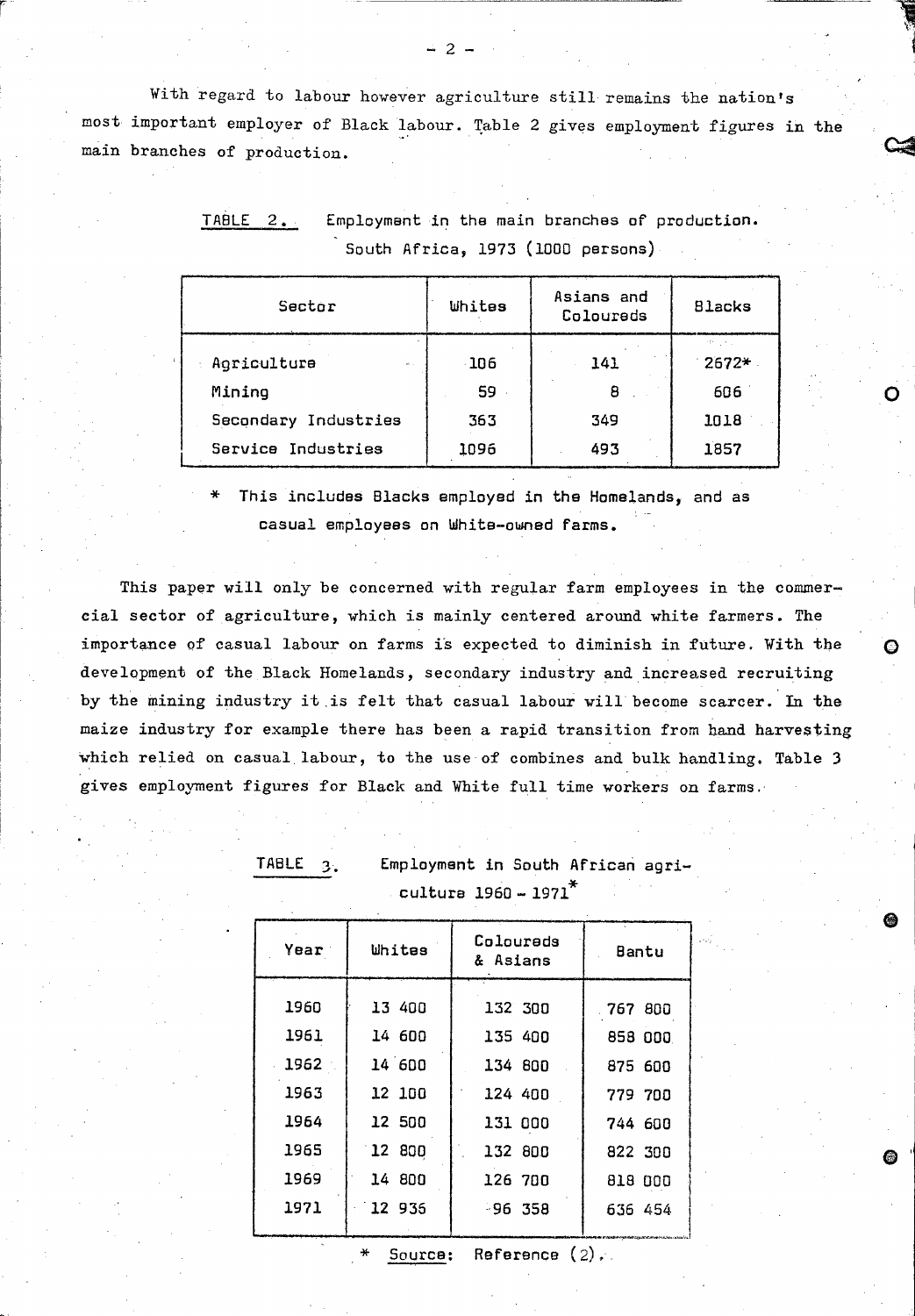The figures show no clear trends in the numbers of workers and the employment figures for Black Workers are particularly erratic casting some suspicion on the ennumeration in the census.The main problem seems to be in whether a worker is classified as regular or casual. The figures also do not give the full picture on agricultural employment as there are also many more people employed in agriculturally related industries that are dependent on agriculture for their inputs, or as a market for their products. These industries which are mainly involved in food processing, timber and timber products, beverages, tabacco and textiles provided employment for 69 thousand Whites and 506 thousand non-Whites in 1973. Changes in the economy which will exert an influence on agriculture will not only affect agriculture alone but also industries falling into the above categories.

Over the past fifty years science and technology have placed new instruments at man's disposal and rapid changes have taken place throughout the economy. The introduction of new technologies has led to a greater interdependence between the farming sector and other sectors of the economy. Today's farmer is heavily reliant on off-farm inputs which incorporate the new technologies, such as machinery and tractors, fertilizers, fuel, insecticides and stock feeds. The above situation can be contrasted to fifty years ago when a large proportion of the inputs such as seed and animal draft power were produces or reared on the farm.

Another change is the rapid development of the agricultural processing industries with the consequent shift of the population from the rural to the metropolitan areas. In 1936, 35 per cent of the White population lived in rural areas compared to 13 per cent in 1970. The development of metropolitan areas has been accompanied by an increased demand for processed and semi-processed foodstuffs. Agriculture and the rest of the economy have become more interdependent.

It is apparent that it is difficult and hazardous to study agriculture in isolation. Changes taking place in other sectors of the economy can have a marked effect on farming and vise versa.

•

o

The interdependence between agriculture and the rest of the economy is here studied by means of input-output analysis, which takes into account all the flows of goods and services in the country and avoids the pitfalls inherent in partial equilibrium analysis, which studies one sector in isolation. It is also possible to estimate the direct and indirect influences on the demand for labour, which result from any change in the economy. Employment statistics show declining farm populations and the movement of workers out of agriculture, but this is not the full story.

Many tasks once performed on the farm are now performed off the farm in the agricultural processing industries. Consumers are demanding more services along with their foods, thus increasing labour requirements in the agricultural processing sectors. The study of agriculture in isolation would lose sight of these indirect labour requirements.

 $-3$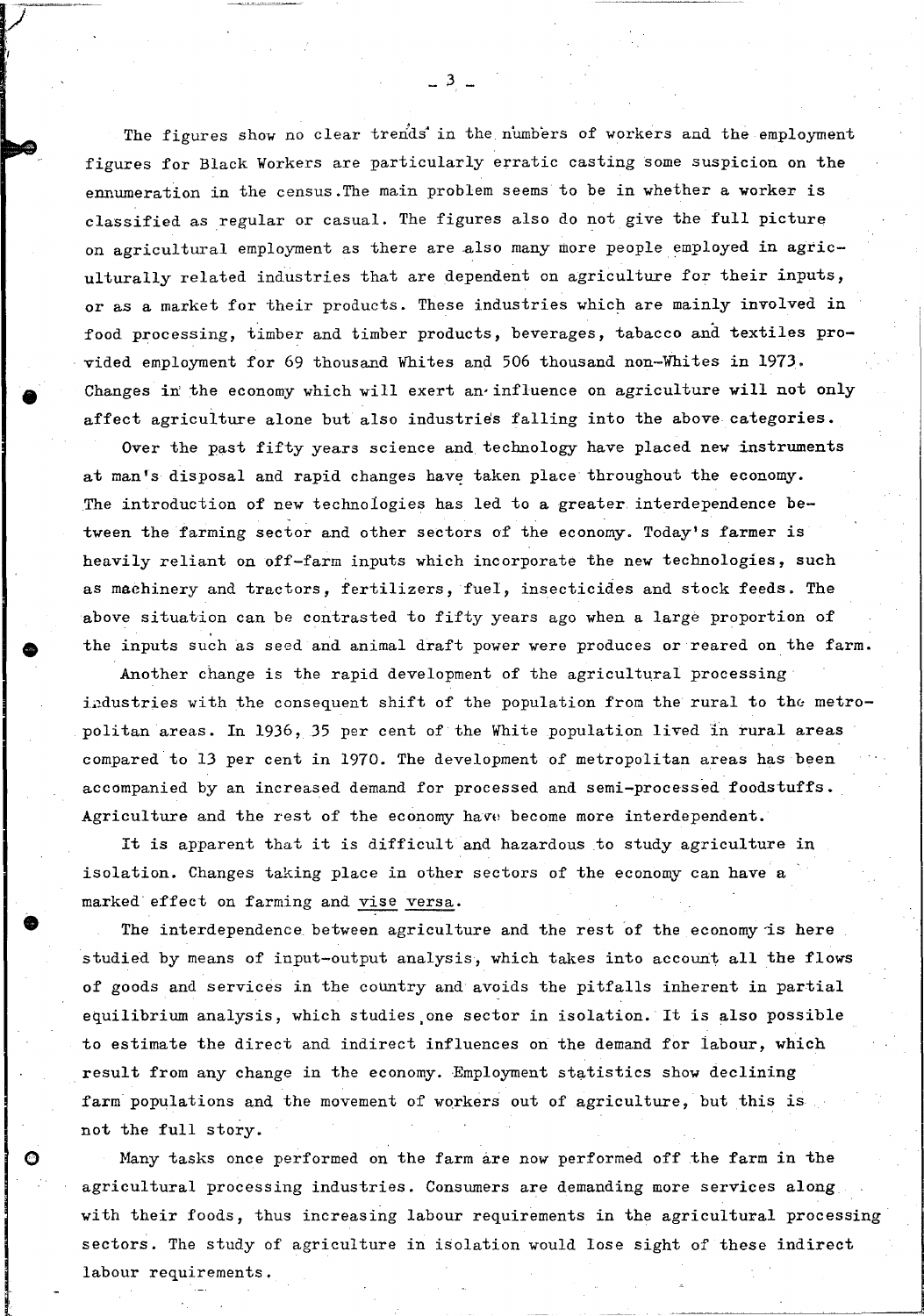|                                                                                                     |                                                                      |                                                                 | DEFLATED<br><b>QUTPUT</b>                                           |                                                                   |                                                                                | <b>TOTAL</b><br>EMPLOYMENT                                                     |                                                         |                                                           | LABOUR PER R1 MILLION<br>OUTPUT:                               |                                                             |
|-----------------------------------------------------------------------------------------------------|----------------------------------------------------------------------|-----------------------------------------------------------------|---------------------------------------------------------------------|-------------------------------------------------------------------|--------------------------------------------------------------------------------|--------------------------------------------------------------------------------|---------------------------------------------------------|-----------------------------------------------------------|----------------------------------------------------------------|-------------------------------------------------------------|
|                                                                                                     | Year<br>(c)                                                          | Output<br>R million                                             | (a)                                                                 | (b)                                                               | White<br><b>Black</b><br>1000<br>$\mathbf{x}$                                  |                                                                                | White                                                   |                                                           | Black                                                          |                                                             |
|                                                                                                     |                                                                      |                                                                 |                                                                     |                                                                   | (e)                                                                            |                                                                                | $\sf(a)$                                                | (ь)                                                       | (a)                                                            | (ь)                                                         |
| June<br>-11<br>$\mathbf{H}$<br>$\mathbf{H}_1$<br>Ħ<br>$\mathbf{H}$<br>ำ 11 -<br>Ħ<br>$\mathbf{B}$ : | 1960<br>1961<br>1962<br>1963<br>1964<br>1965<br>1967<br>1969<br>1971 | 794<br>857<br>884<br>929<br>958<br>1031<br>1328<br>1287<br>1467 | 980<br>1032<br>1065<br>1106<br>1077<br>1158<br>1397<br>1313<br>1396 | 879<br>942<br>1004<br>1032<br>995<br>1031<br>1324<br>1226<br>1369 | 119,3<br>119,8<br>120,6<br>116,8<br>113,9<br>108, 2<br>106,6<br>107,7<br>104,4 | 899,9<br>993,4<br>1010,5<br>904,1<br>875,5<br>821,1<br>818,3<br>815,5<br>732,8 | 122<br>116<br>113<br>106<br>106<br>93<br>76<br>82<br>75 | 136<br>127<br>120<br>113<br>114<br>105<br>-81<br>88<br>76 | 1023<br>1054<br>1006<br>876<br>880<br>796<br>586<br>665<br>535 | 918<br>963<br>949<br>817<br>812<br>709<br>618<br>621<br>525 |

I ~ ~

Xi -~J

TABLE 4 Labour requirements per one million rand output in South African agriculture (d)

- (a) Output has been deflated by the wholesale price index April 1970  $= 100$ .
- (b) Output has been adjusted by the index of the volume of agricultural production. Differences thus reflect differences in volume at 1965 prices.
- (c) Certain years have been omitted due to lack of data.
- (d) Sources: Abstract of Agricultural Statistics South African Statistics ........ Agricultural Census .............. 1975. 1974. \_ 39 and 43.

(e) Total taken as number of White-owned farms plus employees on White-owned farms.

 $\bullet$  o o o o o o o

G)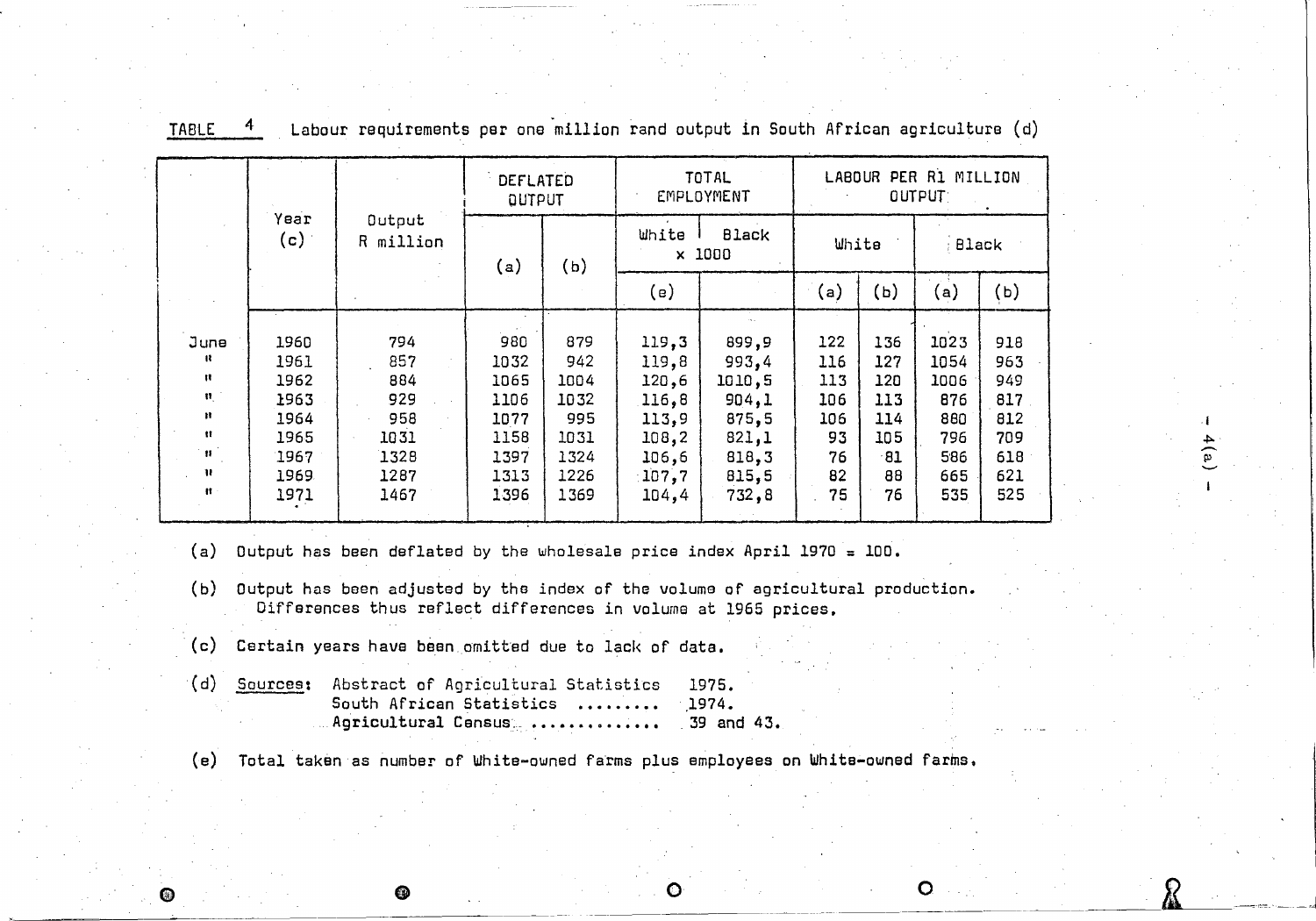It was for the above reasons that it was decided to use an input-output model when studying the labour requirements in agriculture. The model used was a 1967 input-output model of the South African economy prepared by the Department of Statistics. (3).

The balance of the paper will present some of the findings of this study. For the reader who is interested, he may refer to reference (5) or to the writer regarding the model used in this study and the various assumptions necessary for the use of the model.

### Direct Labour. Requirements.

•

Table 4'shows direct labour requirements per Rl million output in agriculture. It is interesting to note that there has been a steady decline in the number of employees both black and white required to produce Rl million output. Because of the difficulty of finding a suitable index to deflate the value of agricultural output to a common base year two different methods were used to do this. The reader will note that both methods showed the same trend in labour requirements and the actual divergence between the figures, especially in later years was not too great.

This decline in the number of employees has been accompanied by a rapid increase in the use of farming requisites over.the same period. Table 5 that follows shows the main ones.

| $1500f$ of and $15f0f$ $1.$ $f2f$           |           |            |                        |
|---------------------------------------------|-----------|------------|------------------------|
|                                             | 1960/61   | $-1970/71$ | Percentage<br>increase |
|                                             |           |            |                        |
| Tractors (numbers)                          | $122$ 218 | 157 127    | 28,5                   |
| Trucks (numbers)                            | 69 516    | 94 649     | 36, 2                  |
| Fertiliser (value millions)                 | 38,6      | 85,3       | 121,0                  |
| Stockfeeds (value millions)                 | 43,1      | 67,3       | 56,1                   |
| Dips & Sprays (value millions) <sup>*</sup> | 9,3       | 16,6       | 78,5                   |

TABLE 5. Increase in the use of certain farming inputs between 1960/61 and 1970/71 (2)

Values have been deflated by their own price indices to make them comparable between years. .

The reader should also note that the above table does not reflect quality €) differences. For, example average tractor size has, been increasing. over the years.

 $-4(b)$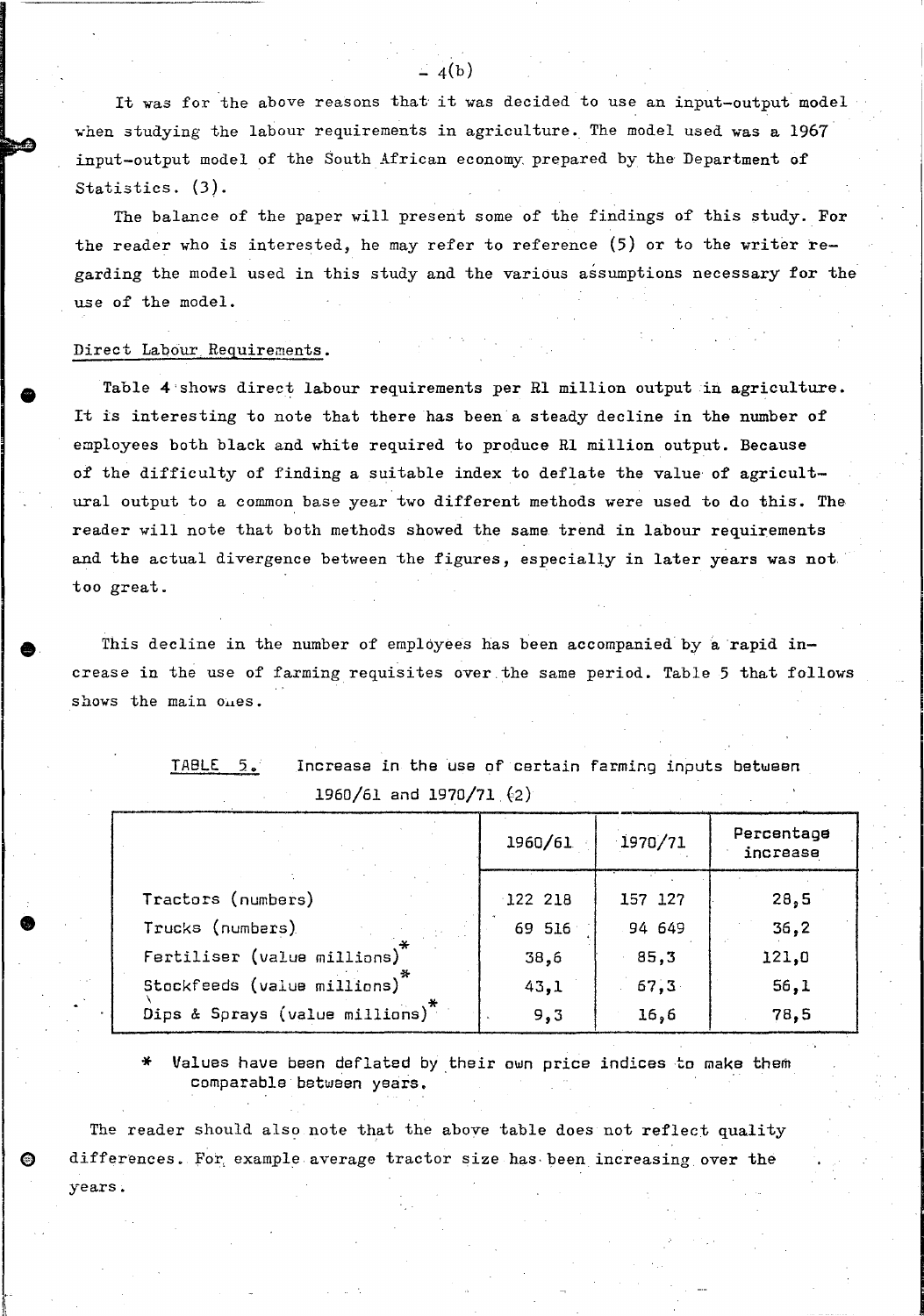Labour requirements in agriculture also vary between the different economic ! {regions in South Africa. These regions are shown in Figure 1 that follows. Table 6 shows the direct labour requirements for each region.

- 5 -

TABLE  $6$ . Labour requirements of agriculture per one million rand  $output.$  Main economic regions South Africa, 1967 (b)

| Economic       | Output    |              | TOTAL LABOUR<br><b>USAGE</b> | LABOUR PER<br>R1 MILLION<br><b>OUTPUT</b> |              |  |
|----------------|-----------|--------------|------------------------------|-------------------------------------------|--------------|--|
| region         | R million | White<br>(a) | <b>Black</b><br>(b)          | White                                     | <b>Black</b> |  |
| $\mathbf{1}$   | 43,3      | 685          | 4 781                        | 15,8                                      | 110,5        |  |
| $\overline{2}$ | 198,9     | 17 165       | 83 363                       | 86,3                                      | 419,2        |  |
| 3              | 3,0       | 971          | 3040                         | 323,7                                     | 1013,0       |  |
| 4              | 60,0      | 6 021        | 24 582                       | 100,2                                     | 409,3        |  |
| 5              | 115,6     | 10 245       | 43 233                       | 88,6                                      | 373,9        |  |
| $\epsilon$     | 73,8      | 7 261        | 49 980                       | 98,4                                      | 677,3        |  |
| 7              | 4,3       | 608          | 2 609                        | 142,4                                     | 611,0        |  |
| 8              | 9,1       | 1 192        | 16 973                       | 131,3                                     | 1869,3       |  |
| 9              | 192,8     | 10 085       | 161 490                      | 52,3                                      | 837,7        |  |
| 10             | 83,0      | 195<br>7     | 29 805                       | 86,7                                      | 358,9        |  |
| 11             | 239,0     | 261<br>19    | 182 186                      | 80,6                                      | 762,3        |  |
| 12             | 377,7     | 20 682       | 187 811                      | 54,8                                      | 497,2        |  |
| 13             | 44,3      | 5 122        | 25 590                       | 115,7                                     | 578,0        |  |

(a) Total taken as the number of White-owned farms and White employees on White-owned farms.

(b) Source: Agricultural Census 39 and 43.

Region 3 has a very low agricultural output and extremely high direct labour requirements for White and Black labour. A possible reason for this is that region 3 comprises a very small area around the industrial centre of Port Elizabeth. A very high proportion of workers, Black and White, enumerated as agricultural workers in the census could in fact have been part-time farmers or farm employees. Another reason, of course, is the extremely low agricultural output in the area  $\bullet$ concerned.

o

o

 $\overline{\phantom{a}}$ 

J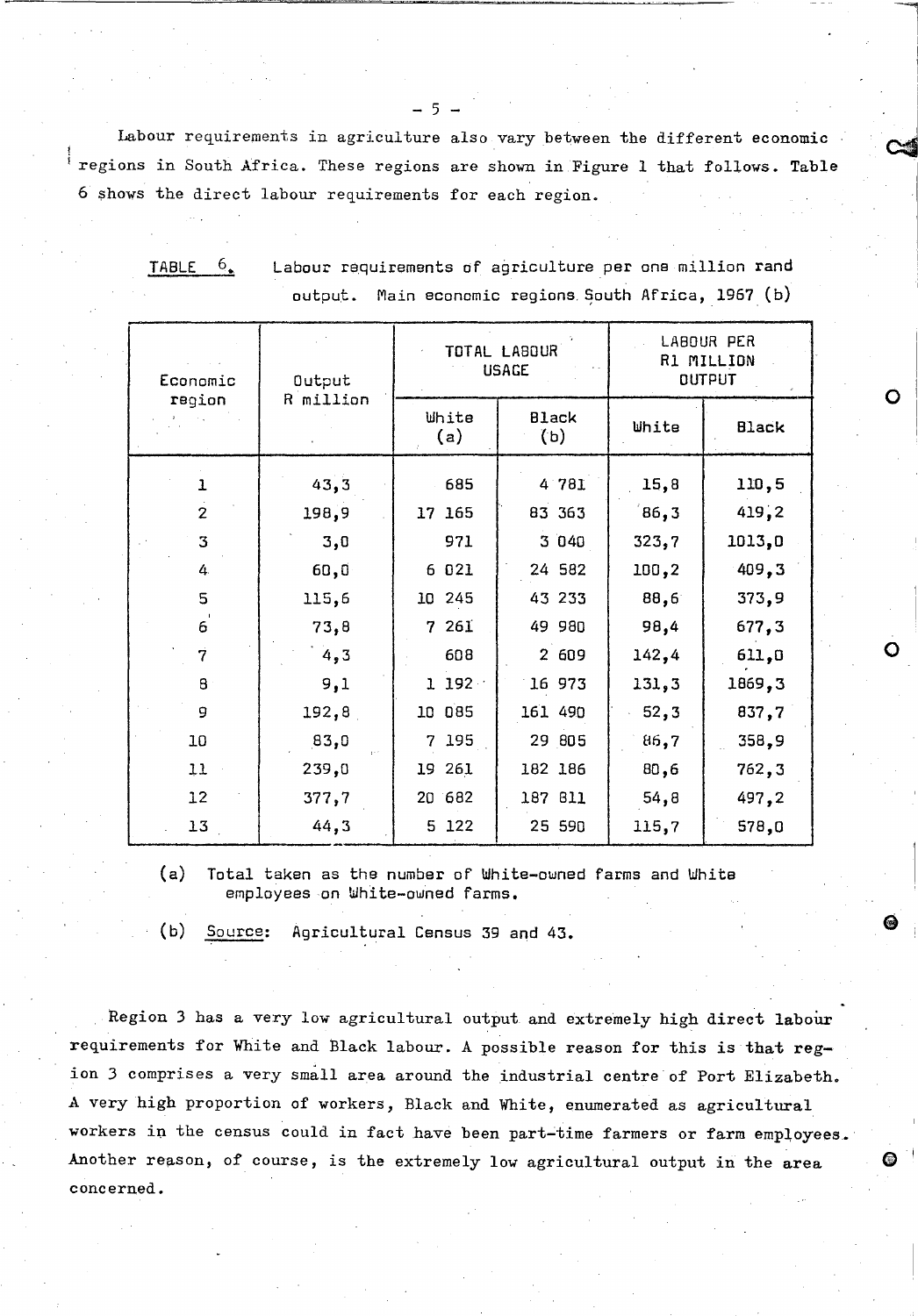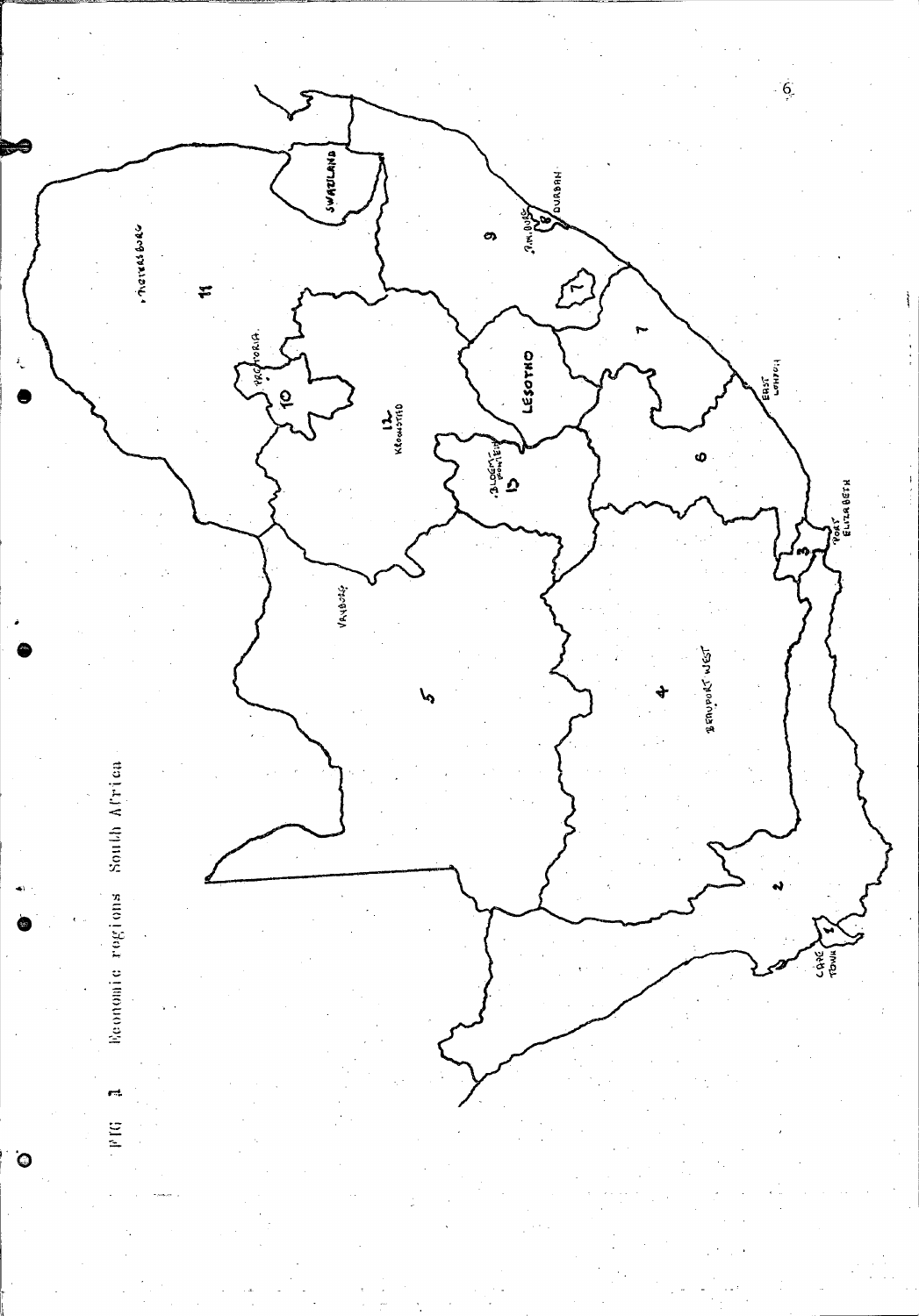A doubling in output would only mean a R3 milliom increase in production and this of course would affect the direct labour requirements drastically. A margin of error in census data of say-RI million would affect such a small region far more than a large region.

All the regions, except Region 1, appear to be much in line as regards White employees. Region 1 also has a very low figure for Black employees. It is well known that Region 1 is one of the few areas in South Africa which has very little Black labour available. The bulk of the labour comes from the Coloured population group who are generally in a higher skill category than Black labourers. There is also strong competition for labour from industry in the Cape Town area. There is thus less labour available for farming purposes and what labour there is tends to be more skilled and thus more productive. The low number of White farm employees is probably partly due to the fact that Coloured labourers also occupy a high proportion of managerial positions on farms.

o

o

'\

The highest Black labour requirements per RI million output in agriculture are in Region 8 which is the small area surrounding the industrial centre of Durban. Reasons similar to those for Port Elizabeth<sub>|</sub> probably also apply here. In addition Natal has a very high Black population in the neighbouring Black Homelands and if ne neighbouring bi anything there is a surplus of Black labour in these regions. A perusal of the Black labour requirements per RI million output will show that all areas bordering on or close to Black Homelands tend to use far more labour than other areas. This is probably because labour is freely available.

It would seem reasonable to assume that a fairly high level of underemployment exists in such a situation. This of course creates problems in estimating and projecting labour requirements because the danger exists that a labour requirement for a given year will be estimated which incorporates a high level of underemployment. Should labour in the interim have become more productive and underemployment reduced the estimated labour requirement could seriously overestimate the numbers of workers required.

Having examined the trend in direct labour coefficients for agriculture it is also interesting to see what trend they have followed in other sectors of'the economy. Table 7 below shows this.

| д | яL |  |
|---|----|--|
|   |    |  |

 $7.$  Labour requirements per one million rand output for South Africa<sup>"</sup>

|             | MINING |       |       | MANUFACTURING | <b>SERVICES</b> |              |
|-------------|--------|-------|-------|---------------|-----------------|--------------|
| <b>YEAR</b> | White  | Black | White | Black         | White           | <b>Black</b> |
| 1965        | 43     | 390   | 50    | 145           | 155             | 332          |
| 1967        | 43     | 387   | 44    | 130           | 168             | 359          |
| 1969        | 36     | 339   | 37    | 114           | 150             | 341          |
| 1971        | 36     | 363   | 35    | 115           | 158             | 311          |
| 1973        | 25     | 259   | 33    | 115           | 145             | 312          |

- 7 -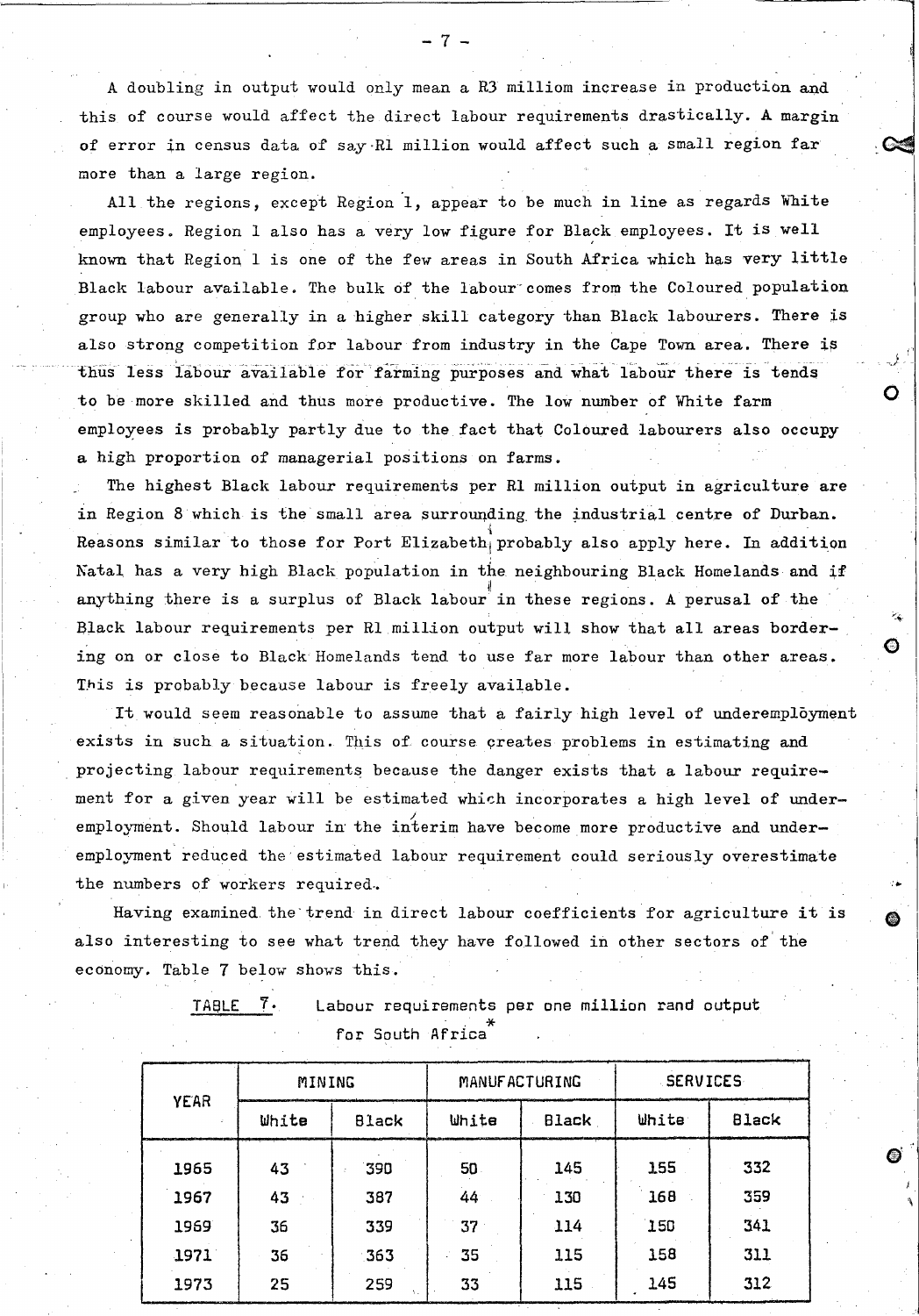Output is measured at 1970 prices and the wholesale price index was used to deflate production figures for the various years.

- .:,"

The above table clearly indicates that the trend of increasing output per worker *in* agriculture is also taking place *in* the rest of the economy. A comparison between Tables 4 and 7 shows that *mining* and manufacturing use less. White labour par Rl *million* output than agriculture, but that the Services sector has a higher White labour requirement than agriculture. On the other hand agriculture has the highest requirement for Black workers of all the sectors.

# Employment Nultipliers.

Because of the interdependence between various sectors of the economy a change in output in one sector will not only generate increased labour requirements in that sector but also in other sectors of the economy. A measure which gives an indication of the distribution of employment is the employment multiplier. This calculated as the ratio of the total employment induced by a Rl million change in deliveries to final demand over the direct employment requirements per one million rand output. A sector with a high multiplier causes a large change in indirect employment for a given change in final demand.

Employment multipliers are given in the following tables for agriculture and a number of related sectors.

TABLE  $8.$  Direct employment requirements, direct plus indirect employment effects per million rand deliveries to final demand and employment multipliers, South Africa 1967 and 1973 (White Labour)

| <b>SECTOR</b> |                                                | <b>DIRECT</b> |      | TOTAL                                                   |      | MULTIPLIER |      |
|---------------|------------------------------------------------|---------------|------|---------------------------------------------------------|------|------------|------|
|               | See key in appendix.                           | 1967          | 1973 | 1967                                                    | 1973 | 1967       | 1973 |
|               | 1. Agriculture                                 | 79,13         |      | $77, 31$ 126, 79 115, 58 1, 602 1, 495                  |      |            |      |
|               | 5. Meat, Dairy Products<br>and Fish Processing | 16,41         |      | $14, 54$ 133, 46 120, 71 8, 133 8, 302                  |      |            |      |
|               | 6. Grain, Sugar and Animal<br>Feeds Processing |               |      | $16, 54$ $14, 53$ $132, 35$ $119, 52$ $8, 002$ $8, 226$ |      |            |      |
|               | 21. Fertilisers and Pesticides                 | 30,00         |      | $21,68$   118, 15  100, 25  3, 938  4, 624              |      |            |      |
| 35.           | Agricultural Machinery                         | 78,43         |      | 81,33 180,92 177,87 2,307 2,187                         |      |            |      |
| 48.           | Wholesale and Retail Trade<br>and Motor Trade  |               |      | 109, 17 105, 52 179, 72 173, 40 1, 646 1, 643           |      |            |      |
|               | 51. Other Services                             |               |      | $ 179,13 210,23 246,96 283,61 1,390 1,349$              |      |            |      |
|               |                                                |               |      |                                                         |      |            |      |

- 8 -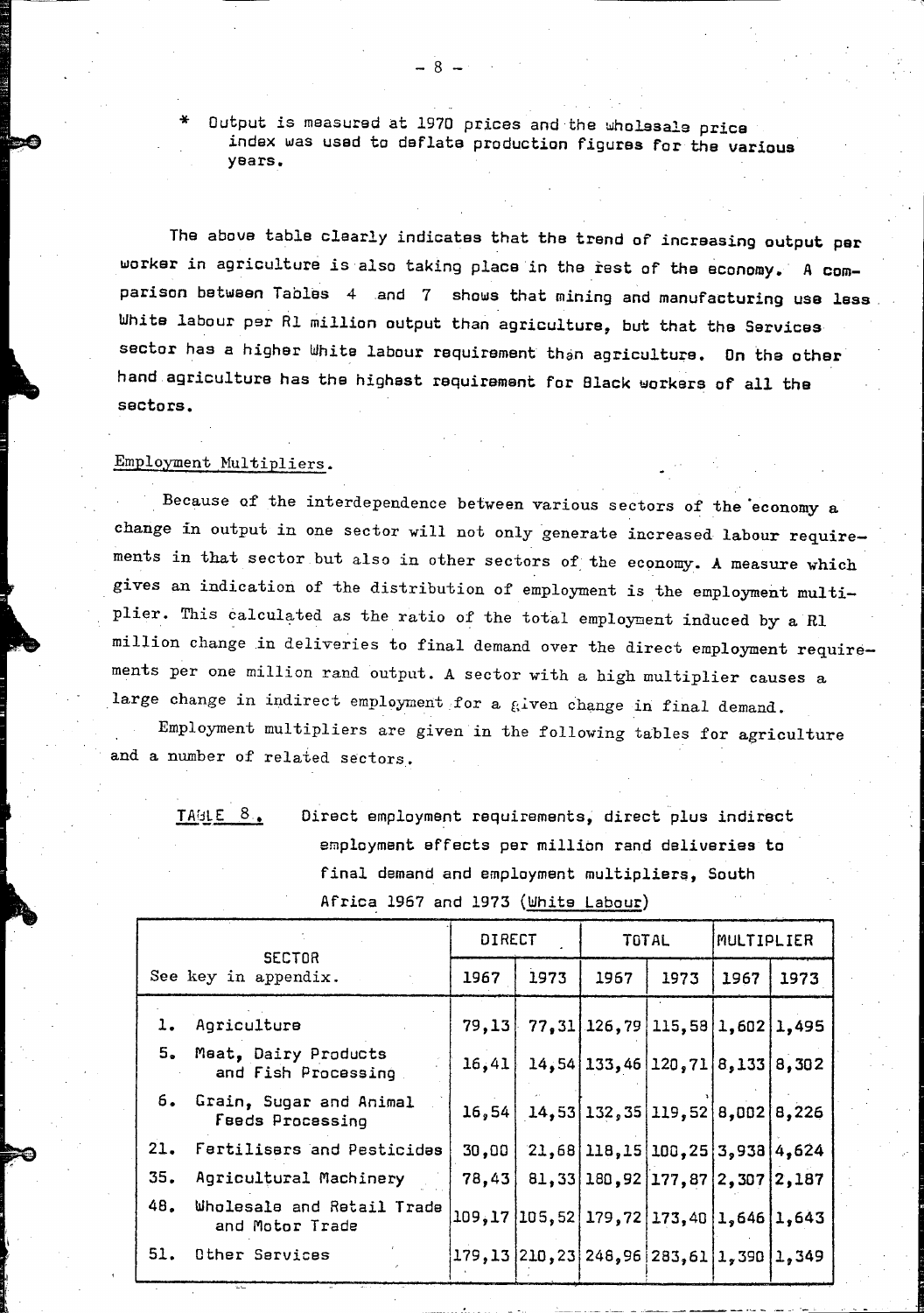TABLE 9. Direct employment requirements, direct plus indirect employment effects per million rand deliveries to final demand and employment multipliers, South Africa 1967 and 1973 (Black Labour)

|  |                                                       | <b>DIRECT</b> |                                               |      | TOTAL                             | MULTIPLIER |      |
|--|-------------------------------------------------------|---------------|-----------------------------------------------|------|-----------------------------------|------------|------|
|  | <b>SECTOR</b><br>See key in appendix.                 | 1967          | 1973                                          | 1967 | $-1973$                           | 1967       | 1973 |
|  | 1. Agriculture                                        |               | 586,00 535,00 716,29 653,27 1,222 1,221       |      |                                   |            |      |
|  | 5. Meat, Dairy Products<br>and Fish Processing        | 79,03         |                                               |      | $83,78$ 635,65 595,94 8,043 7,113 |            |      |
|  | 6. Grain, Sugar and Animal<br><b>Feads Processing</b> | 79,67         |                                               |      | 83,76 620,66 582,03 7,790 6,949   |            |      |
|  | 21. Fertilisers and Pesticides                        |               | 60,26 47,42 298,03 276,07 4,946 5,822         |      |                                   |            |      |
|  | 35. Agricultural Machinery                            |               | 94, 11 111, 46 302, 05 318, 26 3, 210 2, 855  |      |                                   |            |      |
|  | 48. Wholesale and Retail Trade<br>and Motor Trade     |               | 126, 64 139, 32 299, 86 305, 33 2, 368 2, 192 |      |                                   |            |      |
|  | 51. Other Services                                    |               | 590, 87 517, 54 803, 14 782, 29 1, 359 1, 512 |      |                                   |            |      |

In contrast to agriculture the agricultural processing sectors have very high employment multipliers showing that most employment generated by a change in final demand is not in the sector concerned.

Another way of estimating the employment impact of a change in final demand is to calculate the effect induced by a given percentage change in final demand in one sector on employment in another sector. Tables 10 and 11 show how changes in final iemand. in the agricultural processing sectors influence em?loyment in agriculture.

It is interesting to note that in the case of Black workers the total  $a_{m}$ ployment effect in agriculture exerted by sectors  $5, 6, 7$  and 8 declined marginally between 1967 and 1973, whereas the employment effect on White workers showed a marginal increase in the same sectors. A very likely explanation of this is that labour productivity increased at a faster rate between 1967 and 1973 for Black workers than for White workers. When one considers that most ~hita workers were probably originally *in* the skilled worker category, and hence had correspondingly less scope for increasing their efficiency than Black workers, the above supposition seems to stand up fairly well.

The above findings could have important implications for policy. Where surplus or underemployed labour is shown to exist the introduction of new or labour-saving technologies would counter the objective of full employment. The impact of introducing any new technology should thus be carefully studied with regard to its influence on labour requirements particularly in regions such as the Bantu Homelands in South Africa. Expansion of the agricultural processing

 $\mathbf Q$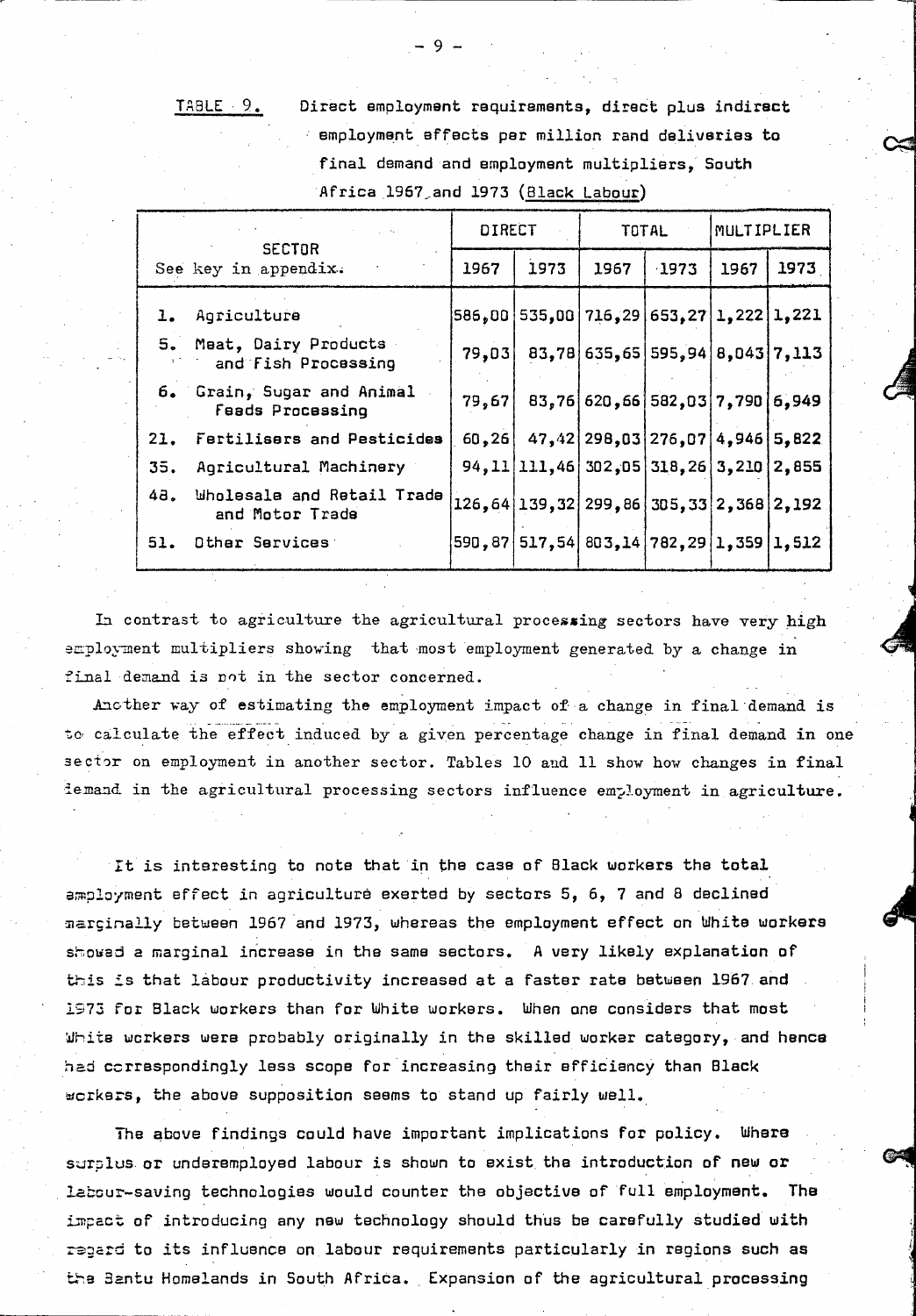# TABLE 10. Effect of a ten per cent change in final ~emand in ..;..;..;.==---- agricultural processing sectors an employment in agriculture (White Labour)

| Sector |                                                               | Employment | requiraments in<br>agriculture<br>(Workers) | 10% change in<br>final demand<br>$(R$ million) |       | Total employment<br>effect in<br>agriculture<br>(Workers) |      |
|--------|---------------------------------------------------------------|------------|---------------------------------------------|------------------------------------------------|-------|-----------------------------------------------------------|------|
|        | (See key in appendix)                                         | 1967       | 1973                                        | 1967                                           | 1973  | 1967                                                      | 1973 |
|        | 5. Meat, Dairy Products &<br>Fish Processing                  | 57,28      | 55,96                                       | 34,70                                          | 36,64 | 1988                                                      | 2050 |
| 6.     | Grain, Sugar & Animal<br><b>Feeds Processing</b>              | 54,22      | 52,98                                       | 26,01                                          | 27,50 | 1410                                                      | 1457 |
| 7.     | Other Food Processing                                         | 30,63      | 29,93                                       | 32,60                                          | 34,38 | 999                                                       | 1029 |
| 8.     | Beverage Industries                                           | 17,37      | 16,97                                       | 11, 17                                         | 16,90 | 194                                                       | 287  |
| 9.     | Tobacco Industries                                            | 28,33      | 27,68                                       | 5,77                                           | 9,80  | 164                                                       | 271  |
| 10.    | Wool Scouring, Cotton<br>Ginning & Dyeing of<br>Wool & Cotton | 51,05      | 49,87                                       | 3,71                                           | 0, 80 | 189                                                       | 40   |
| 11.    | Spinning, Weaving, Knit-<br>ting & Finishing of<br>Textiles   | 10,65      | 10,40                                       | 1,02                                           | 5,70  | 11                                                        | 59.  |
| 13.    | Leather & Leather Products                                    | 21,52      | 21,03                                       | 1,31                                           | 0, 51 | 28                                                        | 11   |
| 14.    | Footwear                                                      | 7,84       | .7,66                                       | 7,62                                           | 7,75  | 60                                                        | 59   |

TABLE 11. Effect of a ten per cent change in final demand *in*  . agricu~tural proceSSing sectors on employment *in* 

agriculture (Black Labour)

| Sactor<br>(See key in appendix) |                                                               | Employment<br>requirements in<br>agriculture<br>(Workers) |                | 10% change in<br>final demand<br>$(R$ million $)$ |          | Total employment<br>effect in<br>agriculture<br>(Workers) |        |
|---------------------------------|---------------------------------------------------------------|-----------------------------------------------------------|----------------|---------------------------------------------------|----------|-----------------------------------------------------------|--------|
|                                 |                                                               | 1967                                                      | 1973           | 1967                                              | 1973     | 1967                                                      | 1973   |
|                                 | 5. Meat, Dairy Products &<br>Fish Processing                  | 424,18                                                    | 387, 26 34, 70 |                                                   | 36,64    | 14 719                                                    | 14 189 |
| 6.                              | Grain, Sugar & Animal<br><b>Feeds Processing</b>              | 401,54                                                    | 366,60 26,01   |                                                   | 27,50    | 10 444                                                    | 10 082 |
| 7.                              | Other Food Processing                                         | 226,83                                                    | $207,09$ 32,60 |                                                   | [34, 38] | 7 395                                                     | 7 120  |
| 8.                              | Beverage Industries                                           | 128,60                                                    | 117,41 11,17   |                                                   | 16,90    | 1 437                                                     | 1 984  |
| 9.                              | Tobacco Industries                                            | 209,82                                                    | 191,56         | 5,77                                              | 9,80     | 1 211                                                     | 1 877  |
| 10.                             | Wool Scouring, Cotton<br>Ginning & Dyeing of<br>Wool & Cotton | 378,04                                                    | 345,14         | 3,71                                              | 0,80     | 1 403                                                     | 1 280  |
| 11.                             | Spinning, Weaving, Knit-<br>ting & Finishing of<br>Textiles   | 78,86                                                     | 72,00          | 1,02                                              | 5,70     | - 60                                                      | $-410$ |
| 13.                             | Leather & Leather Products                                    | 159,40                                                    | 145,53         | 1,31                                              | 0, 51    | 209                                                       | 74     |
| 14.                             | Footwear                                                      | 58,08                                                     | 53,02          | 7,62                                              | 7,75     | 443                                                       | 411    |

 $\pm 10 -$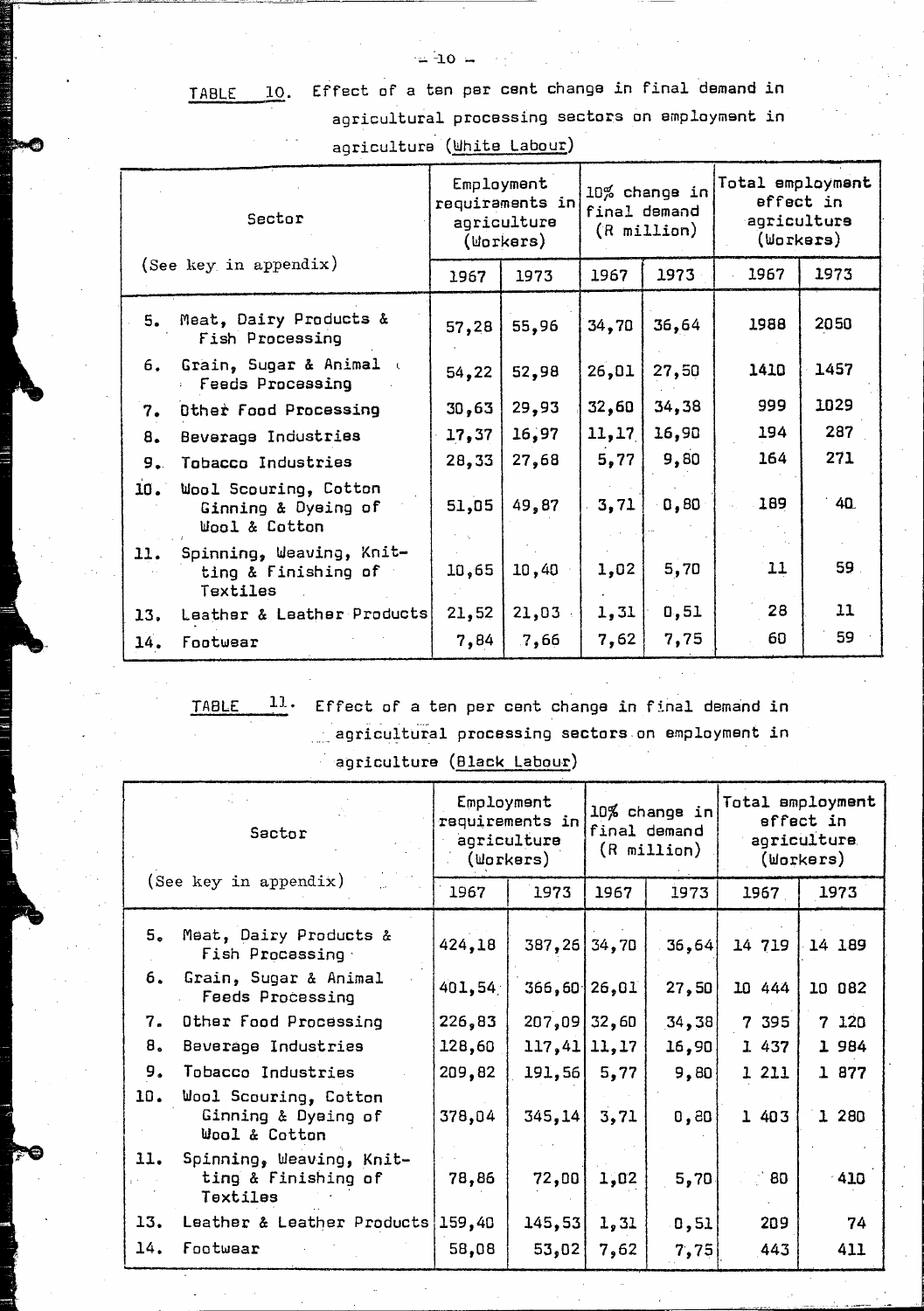sectors would create large employment requirements in the Homelands. In sofar as it does not reduce their competitive position these industries should thus resist adopting labour-saving technologies .

á<br>f  $\frac{5}{3}$  .

> Increased output in the Meat, Dairy Products and Fish Processing sector exerts the strongest influence on White and Black employment in agriculture It'is essentially the livestock enterprises that contribute to this sector and it was possibly due to the following characteristic of livestock production that this was the case. Livestock production with perhaps the exception of beef production, does tend to be more labour intensive in the sense that it does not lend itself so readily to mechanisation as crop production. Increases in output are thus associated with greater increases in the use of labour than increases in other branches of agriculture. An increase in demand by this sector would thus have a greater impact on employment requirements in agriculture than other sectors. It is thus possible to quantitatively assess the influence changes in demand in other sectors, in the economy will exert on employment in agriculture.

 $\cdot$ 

This could be important as far as decentralisation *of'* industry is concerned. To what extent would the industries concerned stimulate employment in agriculture. Where large pools of underemployed laboux exist such as in the Bantu Homelands this could be important. Not only would the industries themselves be employers of labour but they would also generate increased employment in agriculture. Industries falling in this category are obviously those processing agricultural products.

If an input-output table for a particular Homeland were available it would thus be theoretically possible to estimate accurately the impact the establishment or expansion of any industry would have on employment. This of course assumes that the inductry in question obtains all its inputs locally and outside sources are precluded from supplying inputs. For example, a maize milling industry could be established and make it policy as far as possible to draw all its supplies of raw maize locally. This is a point which is possibly often overlooked when industries are established. People tend to look only at the direct employment requirements whereas in some industries particularly those with a high employment multiplier the effect as we have seen from Tables 8 and 9 can be several times the direct employment effect.

At this stage it should be mentioned that fish processing is obviously not in any way related to agriculture but is included here because of the form in which the statistics were available. The output of the fish processing sector was however only about two per cent of the total output of the sector and hence would not make a significant impact on agriculture.

 $-11 -$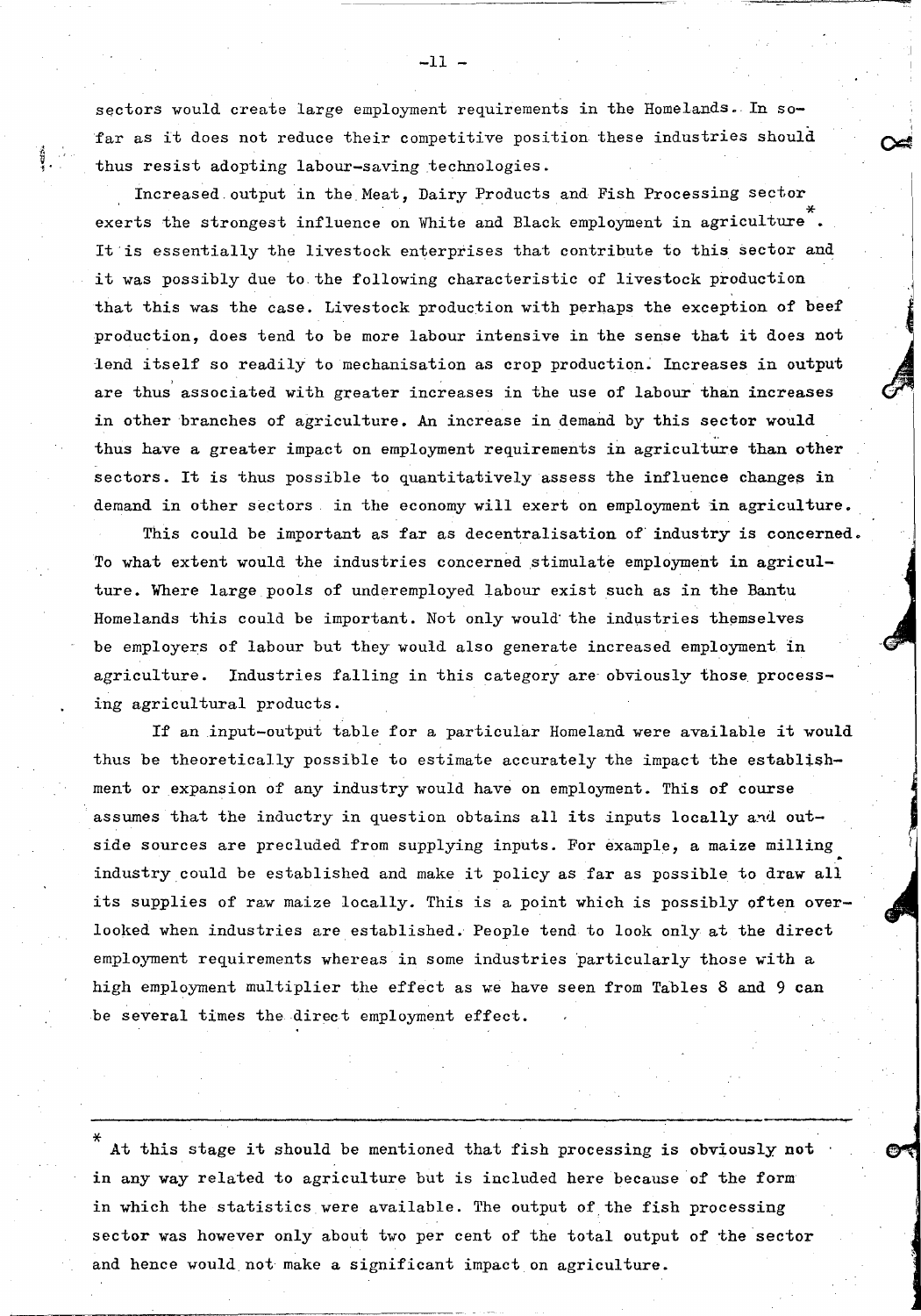This point could also be important as far as education planners are concerned. Looking at the direct employment requirements of one industry alone and providing training facilities to cater for this could be totally inadequate. What should be done is also to look at all the indirect and induced employment effects and when providing for training and educational facilities.

If we return to our example of a maize mill this point can be illustrated. The direct employment requirements for such an undertaking would be a certain , number of maize millers, administrative and sales personnel and a. few other categories of skilled and semi-skilled workers. If the policy was to draw all maize supplies from local sources, say an underdeveloped area in the Homeland, it would be essential to provide amongst other things training and extension to the local inhabitants in market orientated maize production.

The above example while intended to be theoretical has in tact occurred in the Homelands in South Africa. Mills have been established in the Homelands but continue to draw most of their supplies from White farming areas. A vigorous policy of encouraging and assisting local inhabitants to produce the requirements of the mills would generate a considerable amount of employment: This is obviously a slow process and one which does not occur overnight, but nevertheless one which should be pursued as a matter of priority.

### Manpower Projections.

•

•

Projections of Black and White manpower requirements were made for the various sectors of the South African economy. These are given for Black and White labour in the following two tables. The key to the various sectors is given in the appendix. In order to test the accuracy of the model 1973 employment estimates were projected from 1967. In most cases there was a fairly close correspondence between the actual and projected figures. Employment projections were then made to 1979 and these were then compared with those made in the E.D.P.  $(1)$ .

In most cases there is a fairly close correspondence between predictions. Estimates based on the input-output model however tend to be somewhat higher. This could first of all be due to assumptions inherent in the use of input-output models such as a constant technology matrix. or the incorrect projection of the direct labour requirements vector for 1979. E.D.P. projections could also have been on the low side. When making their projections the EDP planners do not take into account all the direct and induced indirect labour requirements. Normally, they project output for each sector and then calculate labour requirements necessary to produce this output. The danger thus exists of losing sight of indirect employment effects which can be quite considerable especially in an industry with a high employment multiplier.

---------------------------~----------------~~~--~--------~--------------~----~-... ~~~~----~~

 $-12.$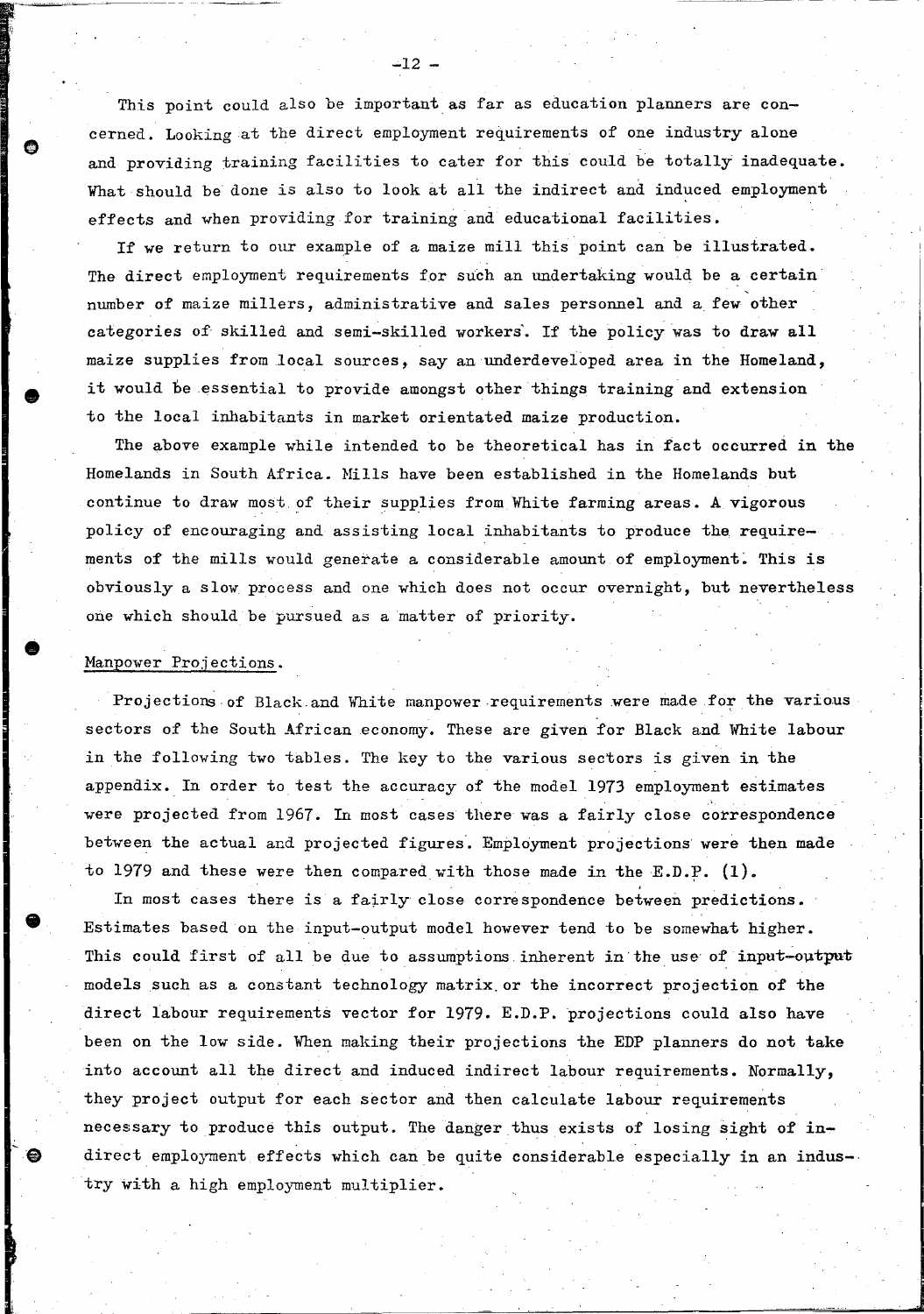|                                  | 1973      |                     | 1979                                          |             |  |
|----------------------------------|-----------|---------------------|-----------------------------------------------|-------------|--|
| Sector                           | Actual    | Estimate            | EDP Proj.<br>$(b)$ .                          | Model Proj. |  |
| (See key)                        |           |                     |                                               |             |  |
| ı                                | 818 300   | 818 263             |                                               | 963.226     |  |
| $\overline{\mathbf{z}}$          | 393 000   | $-391.034$          | 403 000                                       | 355 720     |  |
| $\overline{3}$                   | 64 000    | 67 469              | 77 000                                        | 88 120      |  |
| 4                                | 157 000   | 164 731             | 236 000                                       | 223 884     |  |
| 5, 6,<br>$\overline{\mathbf{7}}$ | 121 000   | 121530              | 134 000                                       | 144 623     |  |
| 8, 9                             | 28 000    | 28 069              | 36 000                                        | 33 105      |  |
| 10, 11                           | 80 000    | 81 357              | 109 000                                       | 109 684     |  |
| 12                               | 123 000   | 123523              | 171 000                                       | 170 996     |  |
| $13 -$                           | 7 000     | 6932                | 8 000                                         | 9 190       |  |
| 14                               | 34 000    | 34 051              | 43 000                                        | 46 187      |  |
| 15                               | 57000     | 65046               | 68 000                                        | 93 419      |  |
| 16                               | 31 000    | 31146               | 42 000                                        | 42 576      |  |
| 17, 18, 19                       | 25 000    | 27 769              | 31 000                                        | 33 818      |  |
| 20                               | 19 000    | 20263               | $-24000$                                      | 23 334      |  |
| 21, 22, 23                       | 35 000    | 36 118              | 37 000                                        | 44 266      |  |
| 24, 25                           | 11 000    | 11 353              | 13 000                                        | 14 249      |  |
| 26 <sup>°</sup>                  | 8000      | $-8471$             | 10 000                                        | 9 325       |  |
| 27                               | 17000     | 17 526              | 25 000                                        | 24 758      |  |
| 28                               | 16 000    | 16 535              | 24 000                                        | 24 167      |  |
| 29, 30                           | 85 000    | 95 054              | 113 000                                       | 115 770     |  |
| 31                               | 41 000    | $-51$ 181           | 63 000                                        | 78 020      |  |
| 32                               | 10 000    | 15 181              | 13 000                                        | 20 423      |  |
| 34<br>33,                        | 111 000   | 119 562             | 158 000                                       | 160 936     |  |
| 35, 36                           | 37 000    | 39 765              | $-45000$                                      | 48 168      |  |
| 37, 38                           | 31 000    | 33 381              | 43 000                                        | 46 855      |  |
| 39, 40                           | $-51000$  | 107 263             | 61 000                                        | 127 808     |  |
| 41, 42                           | $12$ 000  | 12 244              | 17 000                                        | 16 188      |  |
| 43                               | 12 000    | $12 \t333$          | 16 000                                        | 12 235      |  |
| 44, 45                           | 46 000    | 48 081              | 56 000                                        | 60 002      |  |
| 46, 47                           | 331 000   | 355 291             | 459 000                                       | 492 819     |  |
| 48,<br>49                        | 371 000   | 380 032             | 509 000                                       | 500 592     |  |
| 51<br>50,                        | 1 979 000 | 2 007 677 2 216 000 |                                               | 2 652 499   |  |
| <b>TOTAL</b>                     |           |                     | 5 161 300 5 348 231 5 260 000(a) 5 823 736(a) |             |  |

estimates for Black Labour in South Africa **TABLE**  $12.$ Employment

∩

O

 $\mathbf{\Theta}$ 

Q

⊜

 $(a)$ Excluding agriculture (sector 1).

Source:  $(1)$ .  $\overline{(\mathbf{b})}$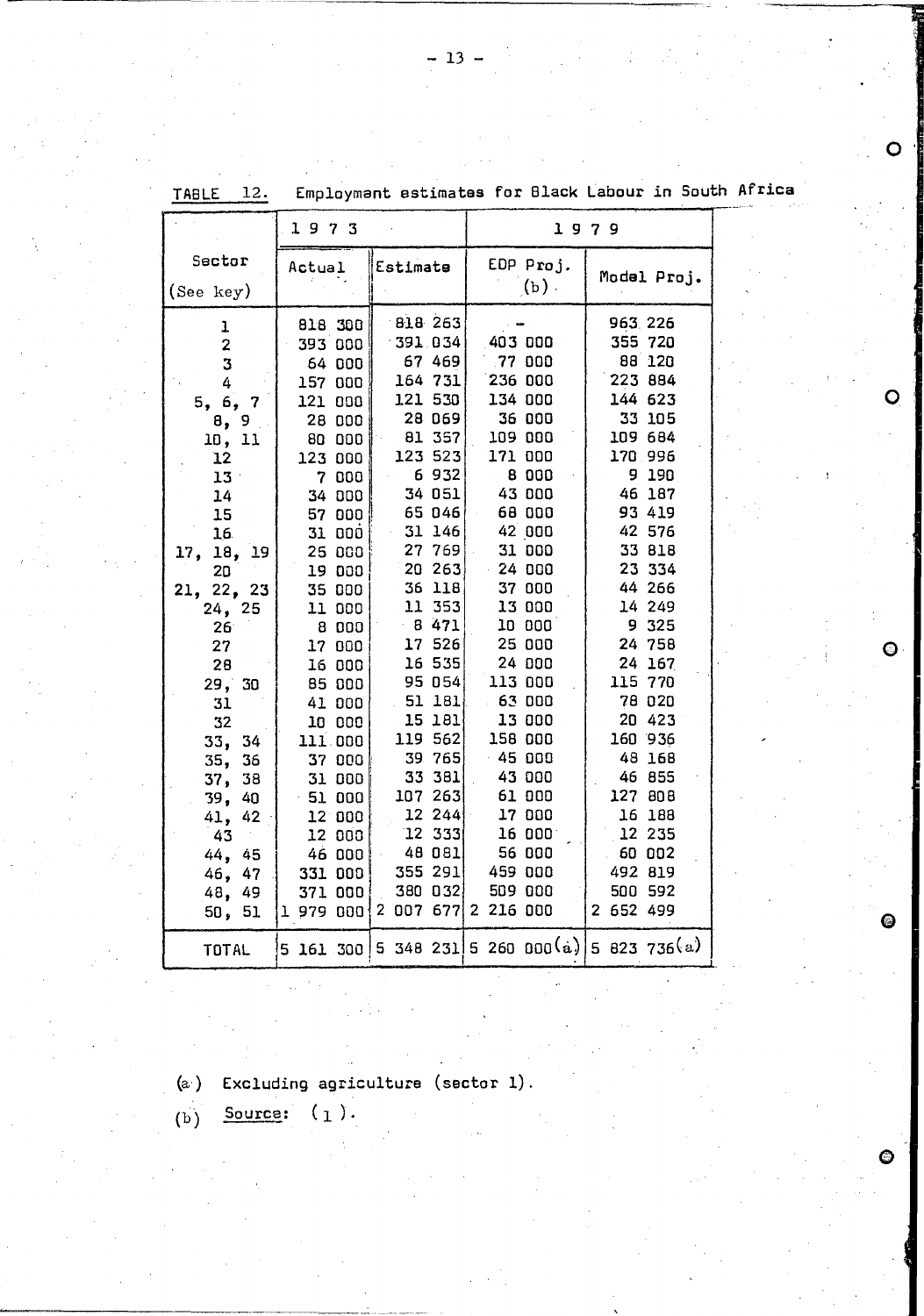|   |                         | 1973                  |                  | 1979             |                  |  |
|---|-------------------------|-----------------------|------------------|------------------|------------------|--|
|   | Sector                  | Actual                | Estimate         | EDP Proj.        | Modal            |  |
|   | (See key)               |                       |                  | (a)              | Proj.            |  |
|   |                         |                       |                  |                  |                  |  |
|   | ı                       | 106 000               | 105 683          | 102 000          | 115 462          |  |
|   | $\overline{\mathbf{c}}$ | 38 000                | 37 887           | 39 000           | 34 510           |  |
|   | 3                       | 4 000                 | 4 291            | 4 000            | 5 615            |  |
|   | 4                       | 17 000                | 17 914           | 23 000           | 24 353           |  |
|   | 5, 6, 7                 | 21 000                | 21 288           | 22 000           | 25 328           |  |
|   | 8, 9                    | 7 <sup>1</sup><br>000 | 7 136            | 8 000            | 8 4 4 9          |  |
|   | 10, 11                  | 8 000                 | 8 277            | 8 000            | 11 164           |  |
|   | 12<br>13                | 10 000<br>1 000       | 10 116<br>1 059  | 11 000<br>1 000  | 14 010           |  |
|   | 14                      | 2 000                 | 2 0 7 8          | 2 000            | 1 4 1 1<br>2 826 |  |
|   | 15.                     | 7 000                 | 8 0 5 7          | 7000             | 11 574           |  |
|   | 16                      | 6 000                 | 6 093            | 7 000            | 8 333            |  |
|   | 17,<br>18,<br>19        | 6 000                 | 7945             | 8 000            | 9 714            |  |
| ● | 20                      | 19 000                | 20 263           | 20 000           | 23 338           |  |
|   | 21, 22, 23              | 16 000                | 16 642           | 16 000           | 20 416           |  |
|   | 24, 25                  | 7 000                 | 7 282            | 8 000            | 9 148            |  |
|   | 26                      | 4 000                 | 4 274            | 4 000            | 4 917            |  |
|   | 27                      | 6 000                 | 6 236            | 6 000            | 8 812            |  |
|   | 28                      | 4 000                 | 4 194            | 4 000            | 6 129            |  |
|   | 29,<br>30               | 16 000                | 18020            | 19 000           | 21 979           |  |
|   | 31<br>32                | 28 000                | 34 975           | 39 000           | 53 312           |  |
|   | 33,<br>34.              | .3000<br>35.000       | 4 610            | 4 000            | 6 203            |  |
|   | 35,<br>36               | 27 000                | 37 864<br>29 058 | 40 000<br>29 000 | 50 900           |  |
|   | 37,<br>38               | 17000                 | 16 169           | 19 000.          | 35 202<br>22 520 |  |
|   | 39, 40                  | 20 000                | 42 142           | 22,000           | 50 259           |  |
|   | 41, 42                  | 7 000                 | 7<br>209         | 9 000            | 9 540            |  |
|   | 43                      | 6 000                 | 6 206            | 6000             | .6178            |  |
|   | 44, 45                  | $-20$ 000             | 20 996           | 22 000           | 26 226           |  |
|   | 46, 47                  | 59 000                | 63 451           | 74 000           | 88 003           |  |
|   | 48, 49                  | 281 000               | 287 843          | 311 000          | 379 146          |  |
|   | 50, 51                  | 815 000               | 827 877          | 988 000          | 1 096 101        |  |
|   | <b>TOTAL</b>            | 1 623 000             | 1 693 135        | 1 882 000        |                  |  |
|   |                         |                       |                  |                  | 2 191 078        |  |

TABLE 13. Employment estimates for White Labour in South Africa

(a) Source:  $(1)$ .

 $\bigcirc$ 

⊜

 $\cdot$   $-14$  -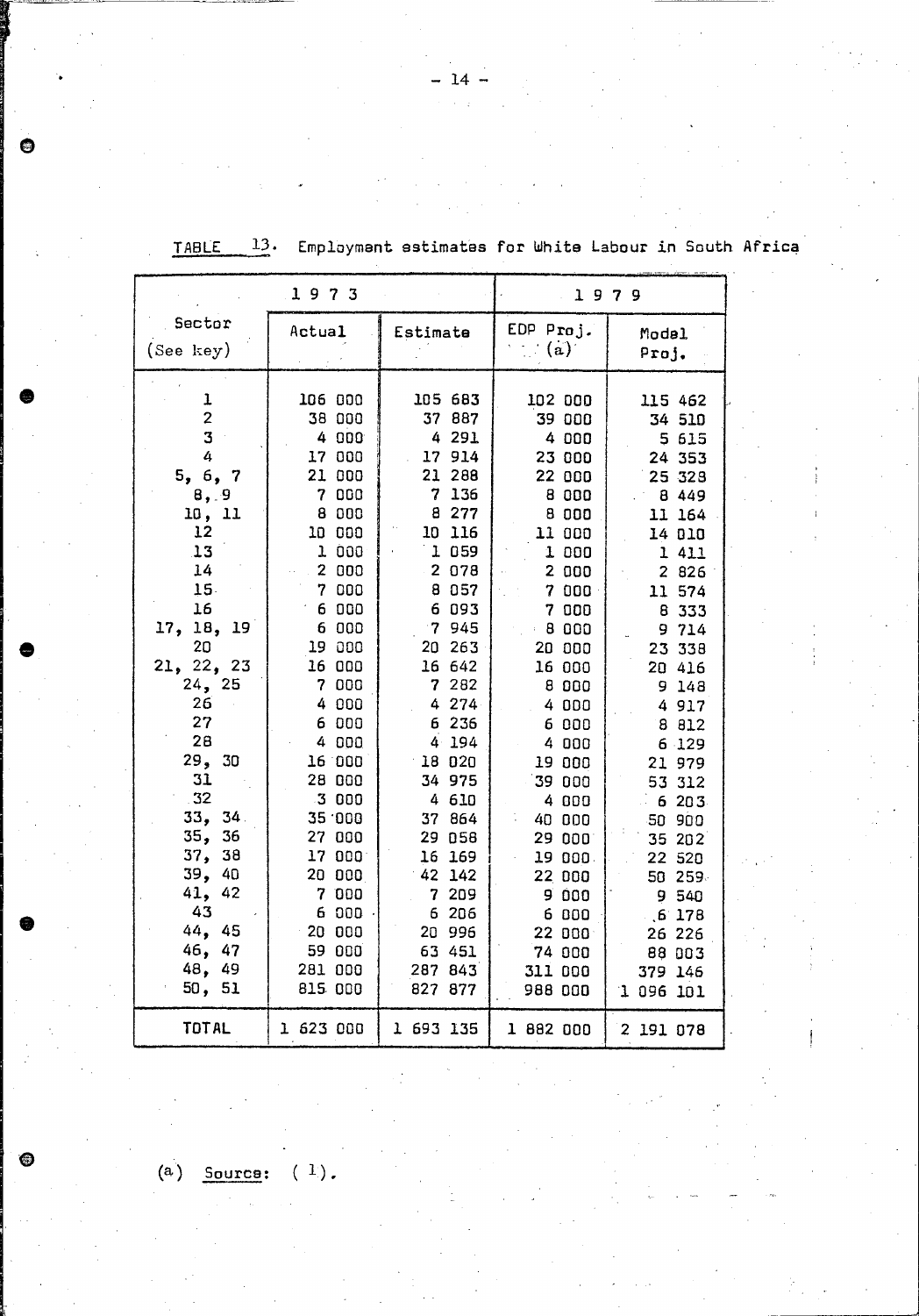The total supply of labour in the population is mainly determined by population growth. In the case of South Africa immigration has also served to increase the supply of White labour. The table below gives projections of the South African population to 1980 •

| Race.                                                                         | Population<br>1980 | Economically<br>active<br>-1980 | Labour<br>projections<br>1979 |  |  |  |
|-------------------------------------------------------------------------------|--------------------|---------------------------------|-------------------------------|--|--|--|
| White                                                                         | 4 433 000          | 1 803 344                       | 2 191 078                     |  |  |  |
| Indian                                                                        | 825 000            | 247 005 1                       |                               |  |  |  |
| Coloured                                                                      | 2 818 000          | 1 031 106                       | 6 786 962                     |  |  |  |
| Bantu                                                                         | 20 639 000         | 7 890 290                       |                               |  |  |  |
| <b>TOTAL</b>                                                                  | 24 282 000         | 9 168 401                       | 6 786 962                     |  |  |  |
| $\mathbf{1}$ and $\mathbf{1}$<br>- 14<br><b>D</b> - <b>D</b> -<br><b>P.L.</b> |                    |                                 |                               |  |  |  |

TABLE 14. Population and Economically Active Population in South Africa  $(1980)*$ 

Source: References 1 and

The economically active proportion of the population has been calculated from participation rates according to race, sex and age group as used in the Economic Development Programme  $(1^*)$ . Immigration figures are not included in the above White population figures. Assuming an annual net immigration figure of 30 000 and bearing in mind the fact that a larger percentage of immigrants are economically active (46, 61 per cent) this would mean an annual increase In the economically active White population of 14 000 persons. Over the sevenyear period between 1973 and 1980 this would amount to 98 000 parsons increasing the economically active White population to 1 901 334 persons.

One thing which is apparent from the, above table is that the projected White employment figures for *1979* ara nearly 15 per cent (2,191 million as  $\cdot$  -i,  $\cdot$  -i,  $\cdot$ compared to 1,803 million) in excess of the estimated White participation figures *in 1980.* 

The opposite is the case with Black labour. Unfortunately, it was not possible to estimate Indian and Coloured labour requirements separately but the overall picture would seem to indicate a 25 per cent  $(6,787$  million as compared  $\bullet$ to 9,168 million) surplus of Black labour. Care should, however, be exercised when viewing the above figure. Firstly, no account has been taken of casual labour on farms. In 1972 this amounted to 650 000 persons. Secondly, the participation rate for Bantu has been taken over the whole population. A large

o

, !

1<br>1

o

o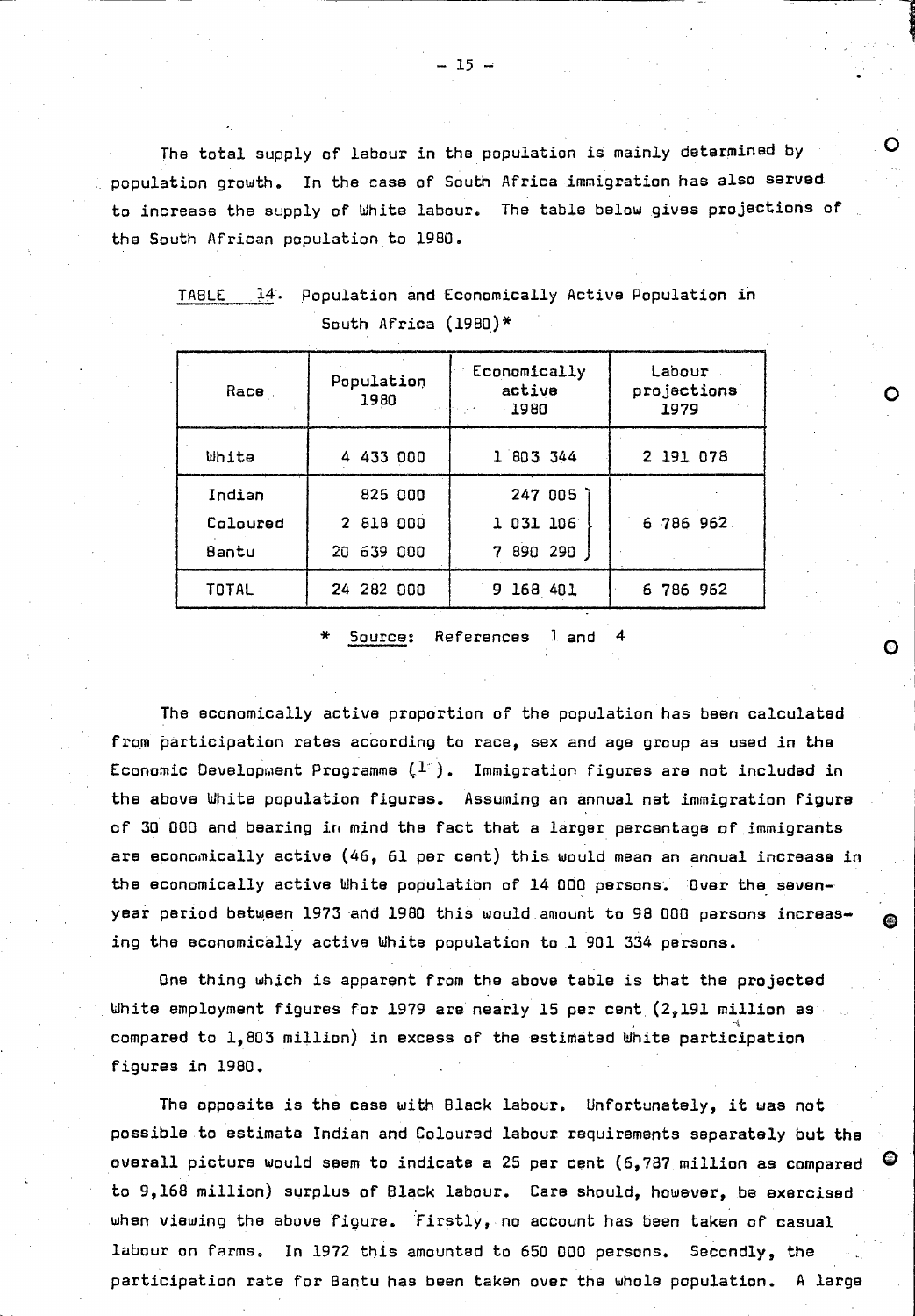proportion of the Bantu however reside *in* the Homelands where the participation rate used is probably too high - (36,7 per cent). Many of these Bantu are involved in traditional subsistence agriculture and do not enter the labour market.

With the foregoing reservations in mind even *if* one assumes that employment projections are on the high side it is apparent that ,there is going to be a shortage of White labour and also a surplus' of Black labour. If traditional Labour ratios between White and Black labour are maintained artificially, it will not ba possible to sustain a growth rate consistent with the level ot *final*  demand which has been projected.

There are however indications that Blacks, mainly Indians and Coloureds, are filling the gaps created by the shortages of White labour. for further planning it would be necessary to 'identiFy' the industries which are most likely to suffar from acuta labour shortages and' set programmes *in* motion to alleviate . .. these shortages with trained Black workers.'

From an overall point-of-view it is necessary to translate the total labour requirements for each sector of the economy into skill or worker categories, co-ordinate these for all the sectors of the economy and then plan the necessary facilities to provide for the total labour requi rements.

It would not however appear that agriculture will be faced with any serious shortages of Black labour even with the existing state of technology, labour saving technologies will only serve to aggravate the problem of Black unemployment or underemployment.

The foregoing leads to conclusion that there will not be any substantial increases in black wages in agriculture in the near future. Wages will continue to be depressed by surplus labour. This of course does not mean that wage rates will not improve in certain areas but the overall situation does not appear encouraging.

#### Discussion and Conclusion.

•

**e** 

Labour productivity when measured in terms of labourers required for Rl million output has been increasing. This has been largely due to improved technologies and combining labour with more capital inputs. Projections of labour requirements in the South African economy and of labour availability show that by 1980 there will be a shortage of White labour and a considerable surplus of Black labour *if traditional White Black labour ratios are maintained. If growth*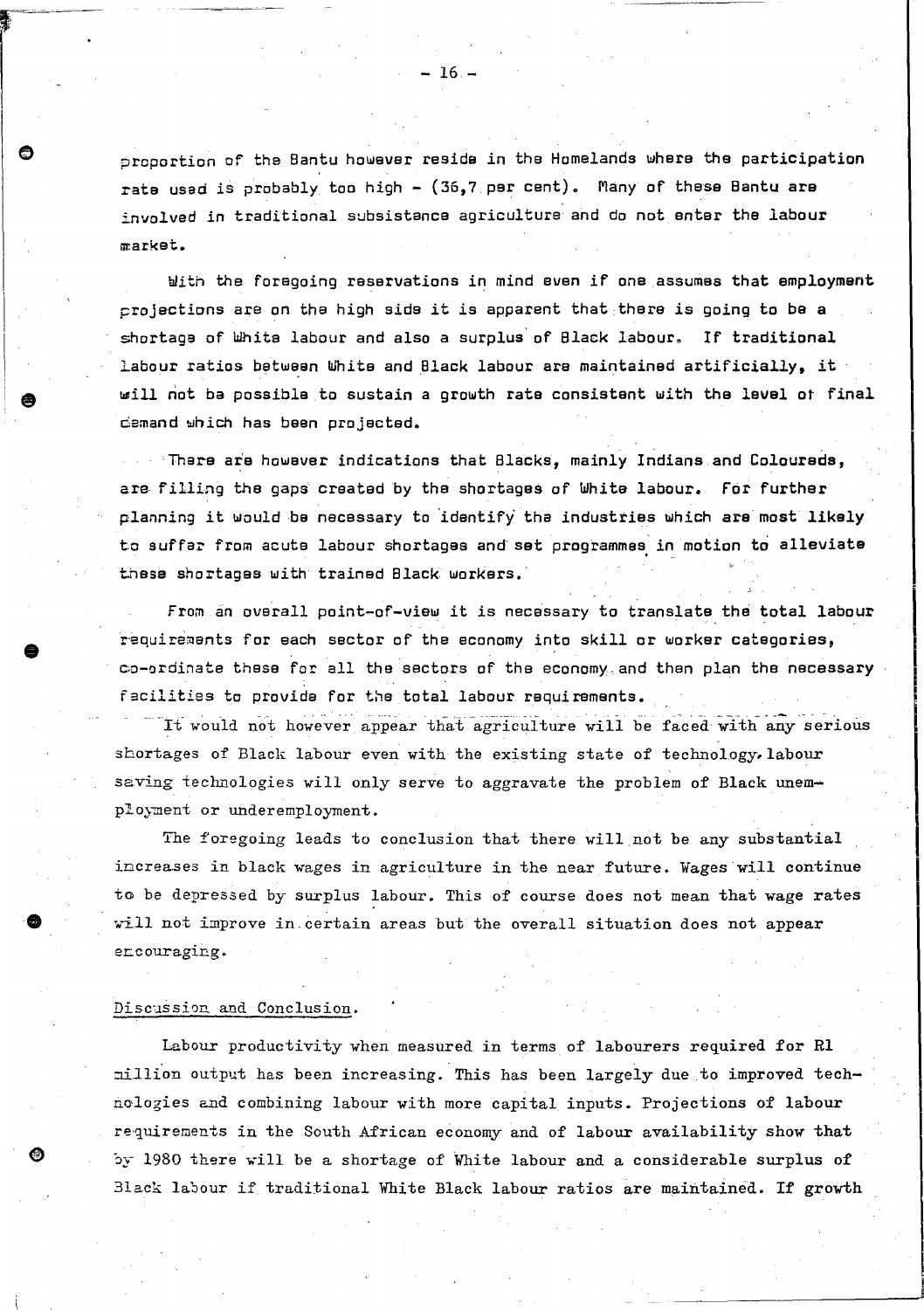rates projected in the Economic Development Programme are to be achieved Black labour will have to move into White jobs. The surplus of available Black labour  $\bigcirc$ also leads to the conclusion that there will be no rapid improvement in wages in agriculture as a whole. Labour substituting technologies will only aggravate the situation.

 $-17 -$ 

With regard to agricultural labour in the Homelands the opportunity would appear to exist for a considerable expansion in employment. One way to do this would be to establish industries such as food'processing industries which generate a considerable amount of indirect employment. These industries would of course have to encourage local sources of supply as far as possible.

#### References.

,',  $^{\prime}$  ,

> 1. ECOnomic Development Programme for The Republic of South Africa. 1974-1979. released by the Office of the Economic Advisor to the Prime Minister.

 $\bullet$ 

o

- 2. Abstract of Agricultural Statistics. 1975. Issued by the Division of Agricultural Narketing Research, Pretoria.
- 3. Department of Statistics The South African Input-Output Table for 1967. - Unpublished.
- 4. Sadie, J.L. 1973. Projections of the South African Population; published by the Industrial Development Corporation of South Africa Limited.

.....

- 5. TARR, M.A. 1975. An Input-Output Study of Labour Requirements in South African Agriculture - Unpublished M.Sc. Thesis, University of Natal.
- 6. Standard Industrial Classification of Economic Activities issued by Department of Statistics. Pretoria .